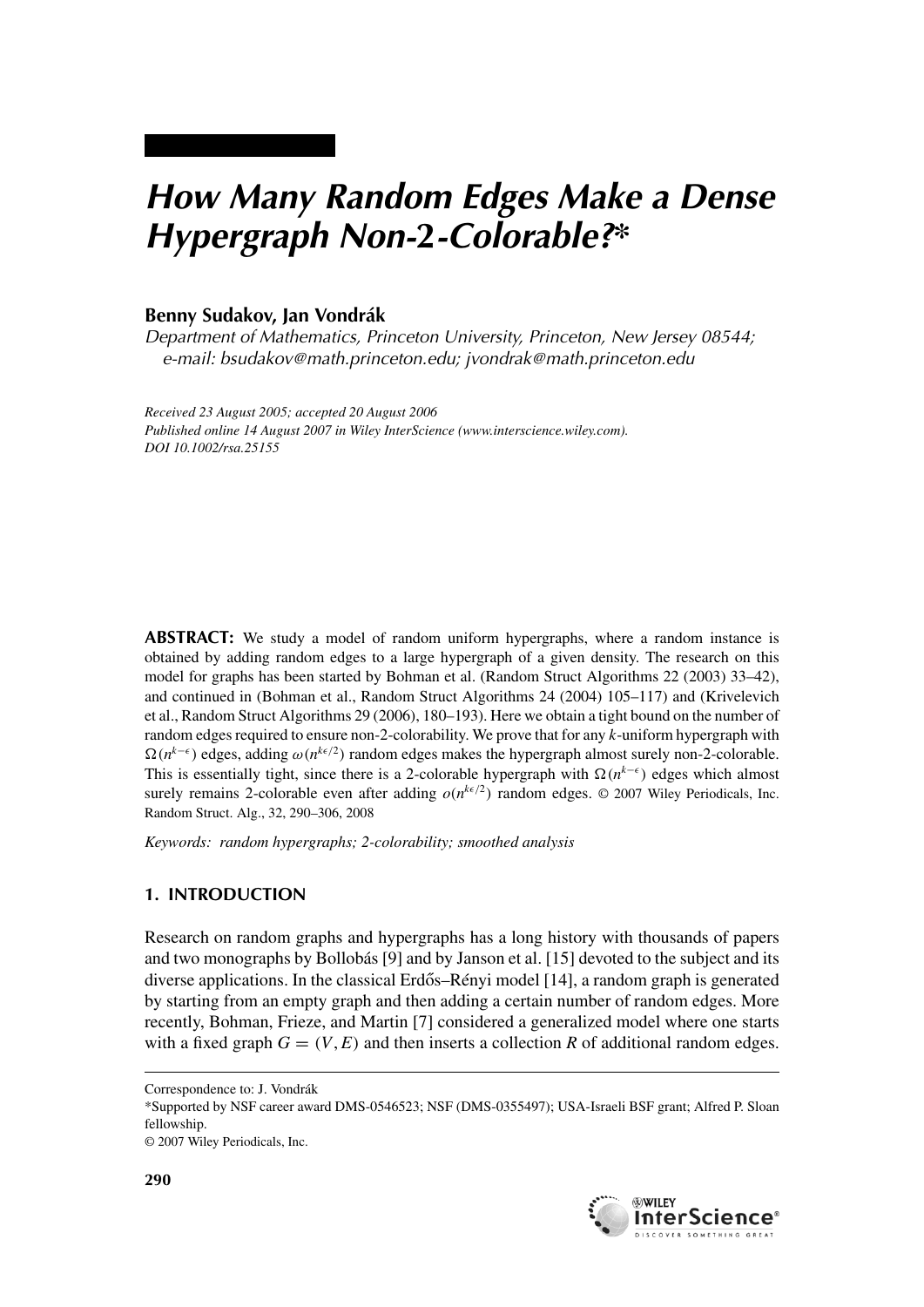Usually, one investigates *monotone properties* of random graphs or hypergraphs; i.e., properties which cannot be destroyed by adding more edges, like the property of containing a certain fixed subgraph. Given a monotone property  $A$  of graphs on  $n$  vertices, we can ask what are the parameters for which a random graph has property  $A$  almost surely, i.e. with probability tending to 1 as the number of vertices *n* tends to infinity. In our setting, we start with a fixed hypergraph *H* and inquire how many random edges *R* we have to add so that  $H + R$  has property A almost surely. This question is too general to get concrete and meaningful results, valid for all hypergraphs *H*. Therefore, rather than considering a completely arbitrary *H*, we start with a hypergraph from a certain natural class. One such class of graphs was considered in [7], where the authors analyze the question of how many random edges need to be added to a graph *G* of minimal degree at least  $dn$ ,  $0 < d < 1$ , so that the resulting graph  $G + R$  is almost surely Hamiltonian. Further properties of random graphs in this model are explored in [8].

In [16], Krivelevich et al. considered a slightly more general setting, in which one performs a small random perturbation of a graph *G* with at least *dn*<sup>2</sup> edges. The authors obtained tight results for the appearance of a fixed subgraph and for certain Ramsey properties in this model. In the same paper, they also considered random formulas obtained by adding random *k*-clauses (disjunctions of *k* literals) to a fixed *k*-SAT formula. Krivelevich et al. proved that for any formula with at least  $n^{k-\epsilon}$  *k*-clauses, adding  $\omega(n^{k\epsilon})$  random clauses of size *k* makes the formula almost surely unsatisfiable. This is tight, since there is a *k*-SAT formula with  $n^{k-1}$ clauses which almost surely remains satisfiable after adding  $o(n^{k\epsilon})$  random clauses. A related question, which was raised in [16], is to find a threshold for non-2-colorability of a random hypergraph obtained by adding random edges to a large hypergraph of a given density.

For an integer  $k \geq 2$ , a *k-uniform hypergraph* is an ordered pair  $H = (V, E)$ , where *V* is a finite non-empty set, called the set of *vertices* and *E* is a family of distinct *k*-subsets of *V*, called the *edges* of *H*. A 2-*coloring* of a hypergraph *H* is a partition of its vertex set *V* into two color classes so that no edge in  $E$  is monochromatic. A hypergraph which admits a 2-coloring is called 2*-colorable*.

2-colorability is one of the fundamental properties of hypergraphs, which was first introduced and studied by Bernstein [6] in 1908 for infinite hypergraphs. 2-colorability in the finite setting, also known as "Property B" (a term coined by Erdős in reference to Bernstein), has been studied extensively in the last 40 years (see, e.g., [5, 10, 11, 13, 18]). While 2colorability of graphs is well understood being equivalent to nonexistence of odd cycles, for *k*-uniform hypergraphs with  $k \geq 3$  it is already *NP*-complete to decide whether a 2-coloring exists [17]. Consequently, there is no efficient characterization of 2-colorable hypergraphs. The problem of 2-colorability of random *k*-uniform hypergraphs for  $k \geq 3$  was first studied by Alon and Spencer [4]. They proved that such hypergraphs with  $m = (c2^k/k^2)n$  edges are almost surely 2-colorable. This bound was improved later by Achlioptas et al. [1]. Recently, the threshold for 2-colorability has been determined very precisely. In [2] it was proved that the number of edges for which a random *k*-uniform hypergraph becomes almost surely non-2-colorable is  $(2^{k-1} \ln 2 - O(1))n$ .

Interestingly, the threshold for non-2-colorability is roughly one half of the threshold for *k*-SAT. It has been shown in [3] that a formula with *m* random *k*-clauses becomes almost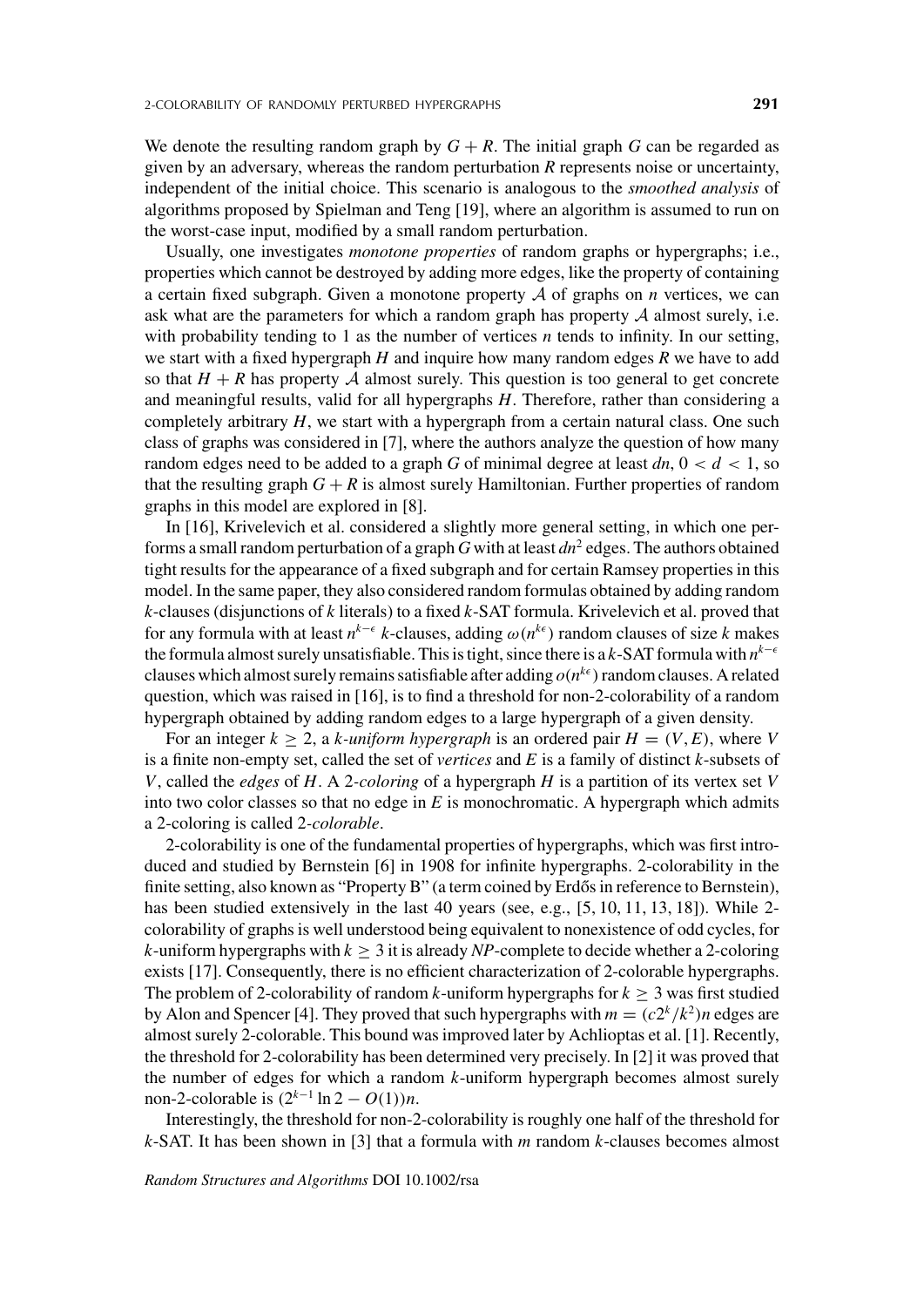surely unsatisfiable for  $m = (2<sup>k</sup> \ln 2 - O(k))n$ . The two problems seem to be intimately related and it is natural to ask what is their relationship in the case of a random perturbation of a fixed instance. Recall that from [16] we know that for any *k*-SAT formula with  $n^{k-ε}$ clauses, adding  $\omega(n^{k\epsilon})$  random clauses makes it almost surely unsatisfiable. In fact, the same proof yields that for any *k*-uniform hypergraph *H* with  $n^{k-\epsilon}$  edges, adding  $\omega(n^{k\epsilon})$  random edges destroys 2-colorability almost surely. Nonetheless, it turns out that this is not the right answer. It is enough to use substantially fewer random edges to destroy 2-colorability: roughly a square root of the number of random clauses necessary to destroy satisfiability. The following is our main result.

**Theorem 1.1.** Let  $k, \ell \geq 2, \epsilon \geq 0$  be fixed and let H be a 2-colorable k-uniform hyper*graph with* (*nk*−- ) *edges. Then the hypergraph H*- *obtained by adding to H a collection R of*  $\omega(n^{\ell \epsilon/2})$  *random*  $\ell$ *-tuples is almost surely non-2-colorable.* 

Observe that for  $\epsilon \geq 2/\ell$ , the result is easy. Regardless of the hypergraph *H*, it is well known that a collection of  $\omega(n)$  random  $\ell$ -tuples on *n* vertices is almost surely non-2colorable. So we will be only interested in the case when  $\epsilon < 2/\ell$ . For such  $\epsilon$  we obtain the following result, which shows that the assertion of Theorem 1.1 is essentially best possible.

**Theorem 1.2.** *For fixed k,*  $\ell \geq 2$  *and*  $0 \leq \epsilon < 2/\ell$ , there exists a 2*-colorable k-uniform hypergraph H with* Ω(n<sup>k−€</sup>) edges such that its union with a collection R of o(n<sup>ℓ€/2</sup>) random *-tuples is almost surely* 2*-colorable.*

The rest of this article is organized as follows. In the next section we present an example of the hypergraph which proves Theorem 1.2. In Section 3, we discuss some natural difficulties in proving Theorem 1.1 and describe how to deal with them in the case of bipartite graphs. This result also serves as a basis for induction which we use in Section 4 to prove the general case of 2-colorable *k*-uniform hypergraphs.

*Remark 1.3.* We have two alternative ways of adding random edges. Either we can sample a random  $\ell$ -tuple  $|R|$  times, each time uniformly and independently from the set of all  $\binom{n}{\ell}$   $\ell$ -tuples. Or we can pick each  $\ell$ -tuple randomly and independently with probability  $p = |R| / {n \choose \ell}$ . Since 2-colorability is a monotone property, it follows, as in Bollobás [9], Theorem 2.2 and a similar remark in [16], that if the resulting hypergraph is almost surely non-2-colorable (2-colorable) in one model then this is true in the other model as well. This observation can sometimes simplify our calculations.

**Notation.** Let  $H = (V, E)$  be a *k*-uniform hypergraph. In the following, we use the notions of *degree* and *neighborhood*, generalizing their usual meaning in graph theory. For a vertex  $v \in V$ , we define its degree  $d(v)$  to be the number of edges of *H* that contain *v*. More generally, for a subset of vertices  $A \subset V$ ,  $|A| < k$ , we define its degree  $d(A) =$  $|{e \in E : A \subseteq e}|$ . For a  $(k - 1)$ -tuple of vertices *A*, we define its *neighborhood* as *N*(*A*) = {*w* ∈ *V* \ *A* : *A* ∪ {*w*} ∈ *E*}. Also, for a (*k* − 2)-tuple of vertices *A*, we define its *link* as  $\Gamma(A) = \{ \{u, v\} \in V \setminus A : A \cup \{u, v\} \in E \}.$ 

Throughout the article we will systematically omit floor and ceiling signs for the sake of clarity of presentation. Also, we use the notations  $a_n = \Theta(b_n)$ ,  $a_n = O(b_n)$  or  $a_n = \Omega(b_n)$ for  $a_n, b_n > 0$  and  $n \to \infty$  if there are absolute constants  $C_1$  and  $C_2$  such that  $C_1 b_n <$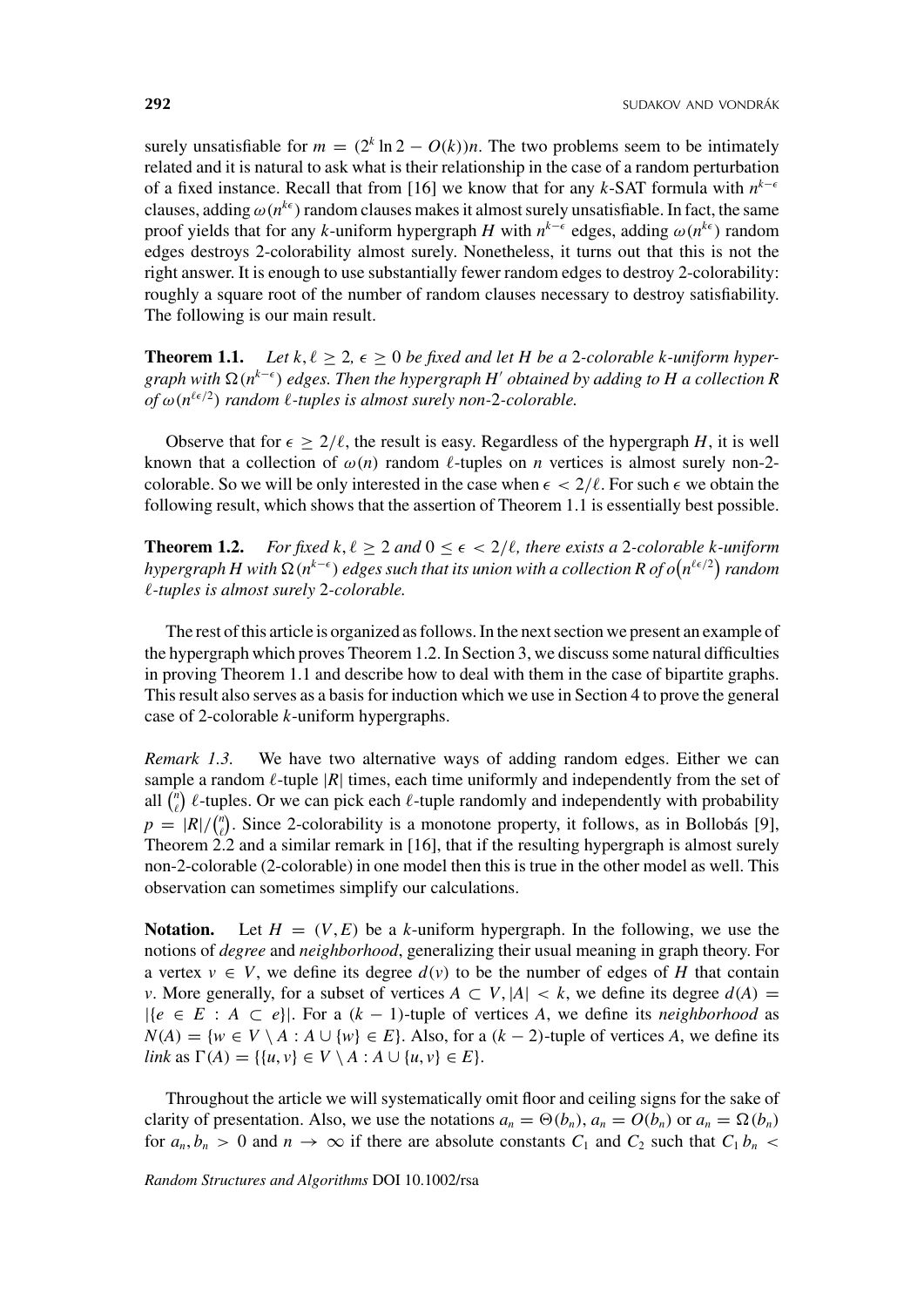### **2. THE LOWER BOUND**

The following example proves Theorem 1.2 and shows that our main result is essentially best possible.

**Construction.** Partition the set of vertices  $[n]$  into three disjoint subsets *X*, *Y*, *Z* where  $|X| = |Y| = n^{1-\epsilon/2}$ . Let *H* be a *k*-uniform hypergraph whose edge set consists of all *k*-tuples which have exactly one vertex in *X*, one vertex in *Y* and *k*−2 vertices in *Z*. By construction, the number of edges in *H* is  $\Theta(n^{k-\epsilon})$  (Fig. 1).

*Claim.* Color all the vertices in *X* by color 1 and vertices in *Y* by color 2. Note that no matter how we assign colors to the remaining vertices, this gives a proper 2-coloring of *H*. Let *R* be a set of  $o(n^{\ell \epsilon/2})$  random  $\ell$ -tuples. Then almost surely we can 2-color *Z* so that none of the  $\ell$ -tuples in *R* is monochromatic, i.e., there exists a proper 2-coloring of  $H + R$ .

To prove this claim we transform  $R$  into another random instance  $R'$  that contains only single vertices with a fixed *prescribed color* and edges of size two which must not be monochromatic. Following Remark 1.3 we can assume that *R* was obtained by choosing every  $\ell$ -tuple in [*n*] randomly and independently with probability  $p = o(n^{\ell \epsilon/2 - \ell})$ . First note that almost surely there is no  $\ell$ -tuple in *R* whose vertices are all in *X* or in *Y*. Indeed, since  $|X|=|Y|=n^{1-\epsilon/2}$ , the probability that there is such an  $\ell$ -tuple is at most  $2\binom{n^{1-\epsilon/2}}{\ell}$  $p = o(1)$ .



**Fig. 1.** Construction of the hypergraph *H*.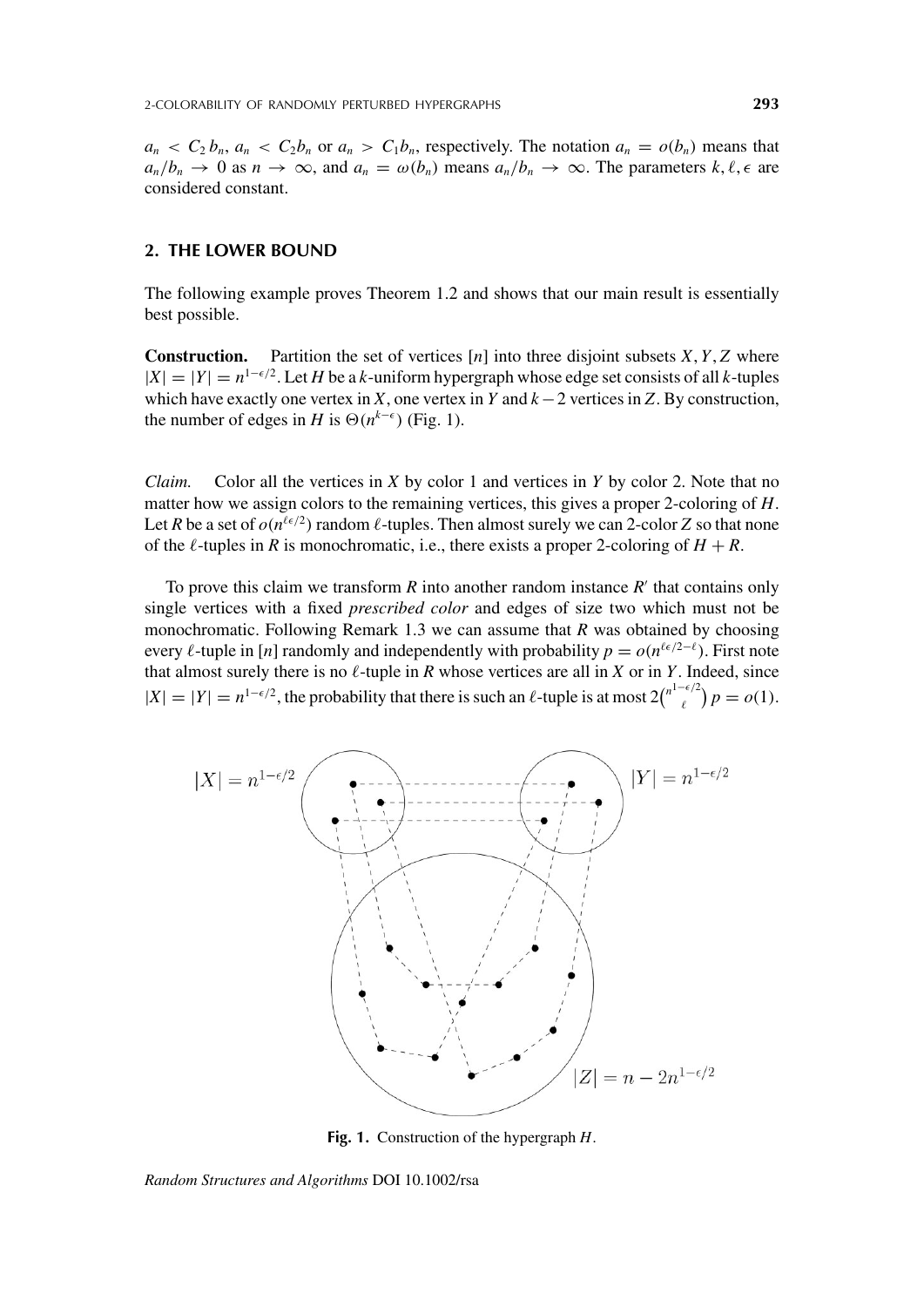Also, every  $\ell$ -tuple in *R* which has vertices in both *X* and *Y* is already 2-colored so we discard it.

For every  $v \in Z$  we add it to  $R'$  with prescribed color 1 if there is a subset *A* of *Y* of size  $\ell - 1$  such that  $A \cup \{v\} \in R$ . Since  $\epsilon < 2/\ell \leq 1$ , the probability of this event is

$$
p_1 = \binom{|Y|}{\ell-1} p = \binom{n^{1-\epsilon/2}}{\ell-1} p \le n^{(\ell-1)(1-\epsilon/2)} p = o(n^{-1+\epsilon/2}) = o(n^{-1/2}).
$$

Similarly, if there is a subset *B* of *X* of size  $\ell - 1$  such that  $B \cup \{v\} \in R$  then we add *v* to *R*<sup>-</sup> with prescribed color 2. The probability  $p_2$  of this event is also  $o(n^{-1/2})$ .

Fix an ordering  $v_1 < v_2 < \ldots$  of all vertices in *Z*. For every pair of vertices  $u, w \in Z$  we add an edge  $\{u, w\}$  to  $R'$  if there is an  $\ell$ -tuple  $L \in R$  such that the two smallest vertices in *L* ∩ *Z* are *u* and *w*. Since the number of such possible  $\ell$ -tuples is at most  $\binom{n}{\ell-2}$ , and  $\epsilon < 2/\ell$ , the probability of this event is

$$
p_3 \le {n \choose \ell-2} p = O(n^{\ell-2}p) = o(n^{\ell \epsilon/2-2}) = o(n^{-1}).
$$

Also note that by definition all the above events are independent since they depend on disjoint sets of  $\ell$ -tuples. By our construction, any 2-coloring of *Z* in which singletons in *R*- get prescribed colors and no 2-edge is monochromatic gives a proper 2-coloring of *R*. Therefore, to complete the proof of Theorem 1.2, it is enough to prove the following simple statement.

**Lemma 2.1.** *Let R' be a random instance which is obtained as follows. For*  $i = 1, 2$  *we choose every vertex in* [*n*] *with probability*  $p_i = o(n^{-1/2})$  (*independently for*  $i = 1, 2$ ) *and prescribe to it color i. In addition we choose every pair of vertices to be an edge in R*- *with probability*  $p_3 = o(n^{-1})$ *. Then almost surely there exists a 2-coloring of* [*n*] *in which all* singletons in R' get prescribed colors and no edge is monochromatic.

*Proof.* Let G be the graph formed by edges from R'. The probability that there is a vertex with conflicting prescribed colors is  $np_1p_2 = o(1)$ . The probability that *G* contains a cycle is at most  $\sum_{s=3}^{n} n^s p_3^s = O(n^3 p_3^3) = o(1)$ . Finally the probability that there exists a path between two vertices with any prescribed color is also bounded by

$$
\sum_{s=1}^{n} {n \choose 2} (p_1 + p_2)^2 n^{s-1} p_3^s = o(n(p_1 + p_2)^2) = o(1).
$$

Therefore almost surely no vertex gets prescribed conflicting colors, every connected component of *G* is a tree and contains at most one vertex with prescribed color. This immediately implies the assertion of the lemma, since every tree can be 2-colored, starting from the vertex with prescribed color (if any).

#### **3. BIPARTITE GRAPHS**

Now let's turn to Theorem 1.1. First, consider the case of  $k = \ell = 2$ . Here, we claim that for any bipartite graph *G* with Ω(*n*<sup>2− $\epsilon$ </sup>) edges, adding  $ω(n^{\epsilon})$  random edges makes the graph almost surely non-bipartite. This will follow quite easily, since it turns out that almost surely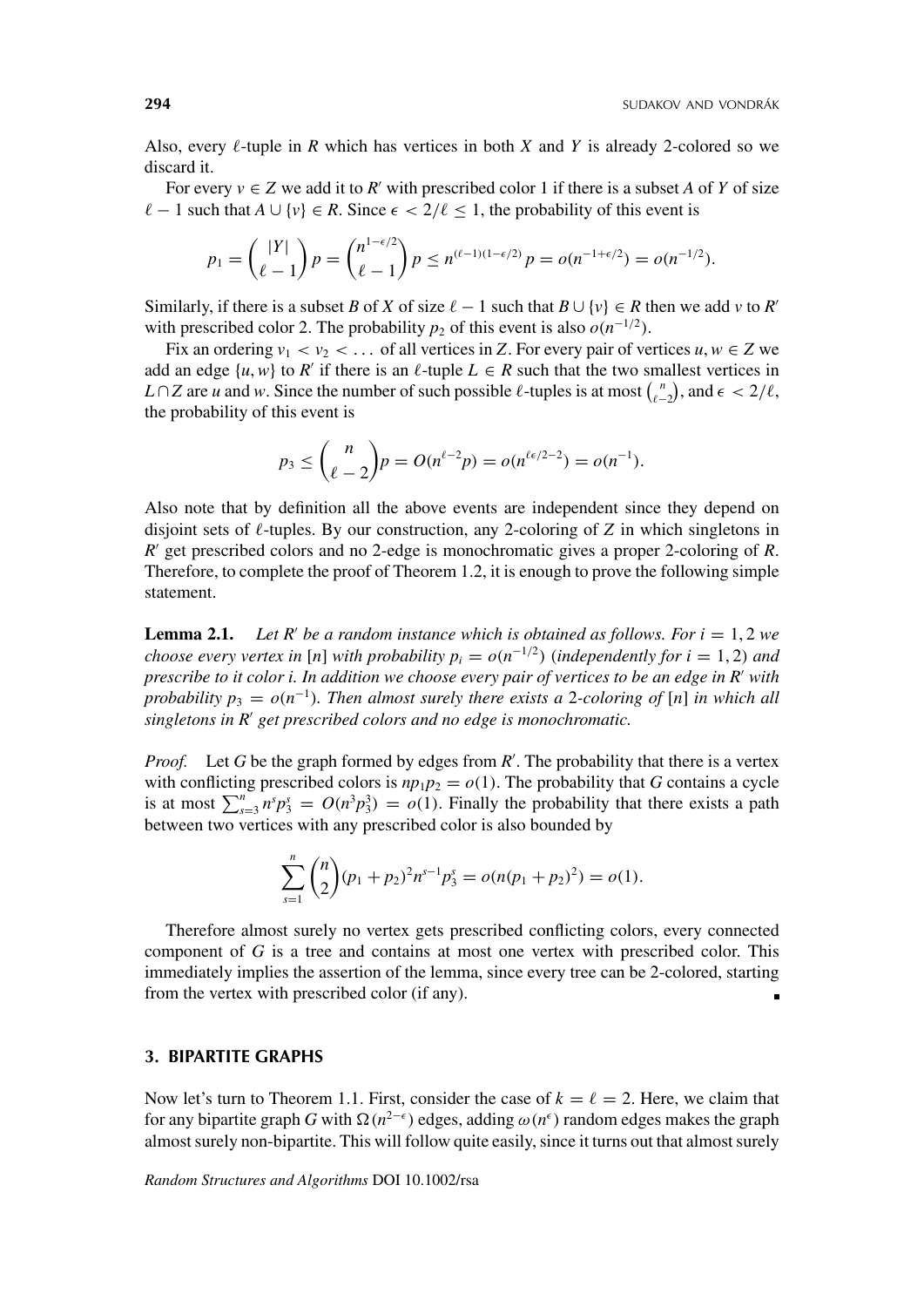we will insert an edge inside one part of a bipartite connected component of *G*, creating an odd cycle (see the proof of Proposition 3.1).

However, with the more general hypergraph case in mind, we are also interested in a scenario where random  $\ell$ -tuples are added to a bipartite graph, and  $\ell > 2$ . Then we ask what is the probability that the resulting hypergraph is 2-colorable (i.e., no 2-edge and no  $\ell$ -edge should be monochromatic). We prove the following special case of Theorem 1.1.

**Proposition 3.1.** *Let*  $\ell \geq 2$ ,  $0 \leq \epsilon < 2/\ell$  *and let* G *be a bipartite graph with*  $\Omega(n^{2-\epsilon})$ *edges. Then the hypergraph H obtained by adding to G a collection R of* ω(*n*-/<sup>2</sup>) *random -tuples is almost surely non-*2*-colorable.*

*Proof.* Let *G* have  $cn^{2-\epsilon}$  edges,  $c > 0$  constant. Consider the connected components of *G* which are bipartite graphs on disjoint vertex sets  $(A_1, B_1), (A_2, B_2), \ldots$  (see Fig. 2). Denote  $a_i = |A_i|$ ,  $b_i = |B_i|$  and assume  $a_i > b_i$ . The number of edges in each component is at most  $a_i b_i$ . Since the total number of edges is  $cn^{2-\epsilon}$ , we have

$$
\sum a_i^2 \ge \sum a_i b_i \ge cn^{2-\epsilon}.
$$

Observe that for  $\ell = 2$ , the number of pairs of vertices inside the sets  $\{A_i\}$  is  $\sum \binom{a_i}{2}$ Observe that for  $\ell = 2$ , the number of pairs of vertices inside the sets {A<sub>i</sub>} is  $\sum_{i=1}^{\infty}$  ( $\frac{1}{2}$ ) ≥  $\frac{1}{2}(cn^{2-\epsilon} - n) \geq c'n^{2-\epsilon}$ , so a random edge lands inside one of these sets with probability at least  $c'n^{-\epsilon}$ . Consequently, the probability that none of the  $\omega(n^{\epsilon})$  random edges ends up inside some  $A_i$  is at most  $(1 - c'n^{-\epsilon})^{\omega(n^{\epsilon})} = o(1)$ . Thus almost surely,  $G + R$  contains an odd cycle.

On the other hand, in the general case we are adding  $\omega(n^{\ell \epsilon/2})$  random  $\ell$ -tuples, which might never end up inside any vertex set  $A_i$ . The probability of hitting a specific  $A_i$  is  $\binom{a_i}{\ell}$  / $\binom{n}{\ell}$  =  $O(a_i^{\ell}/n^{\ell})$ . For example, if *G* has *n*<sup> $\epsilon$ </sup> components with  $a_i = b_i = n^{1-\epsilon}$ , then this probability is at most  $O(\sum a_i^{\ell}/n^{\ell}) = O(n^{-(\ell-1)\epsilon})$ . Hence we need  $\omega(n^{(\ell-1)\epsilon})$  random  $\ell$ -tuples to hit almost surely some  $A_i$ . This suggests a difficulty with the attempt to place a random  $\ell$ -tuple in a set which is forced to be monochromatic by the original graph. We have to allow ourselves more freedom and consider sets which are monochromatic only under certain colorings.

More specifically, under any coloring, each of the sets  $A_i$  must be monochromatic and at least half of these sets must have the same color. We do not know a priori which of the sets *Ai* will share the same color, yet we can estimate the probability that *any* of these configurations



**Fig. 2.** Components of the bipartite graph *G*.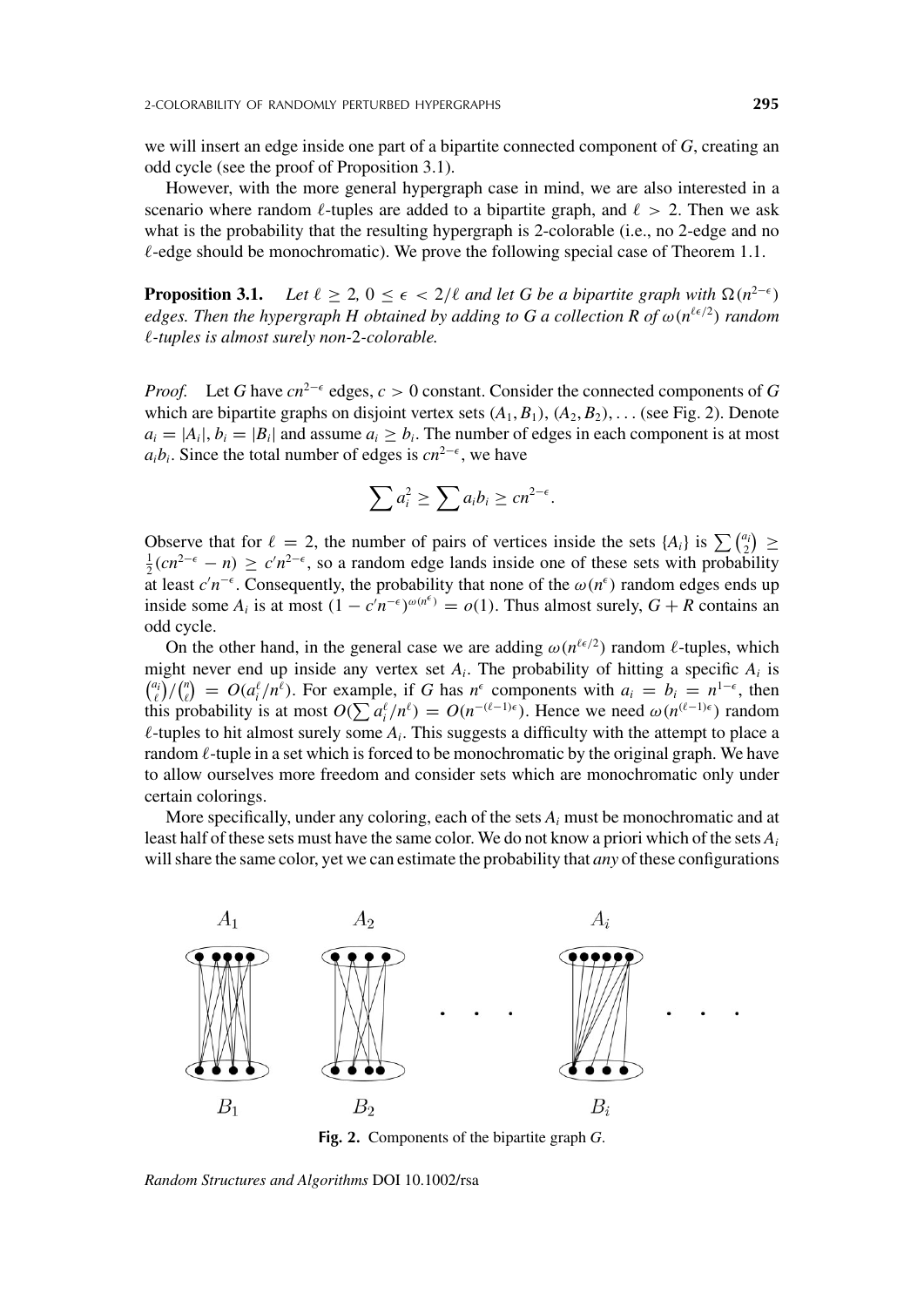allows a feasible coloring together with the random  $\ell$ -tuples. First, it is convenient to assume that the sets have roughly equal size, in which case we have the following claim.

**Lemma 3.2.** *Suppose we have t disjoint subsets*  $A_1, \ldots, A_t$  *of* [*n*] *of size*  $\Theta(n^{1-\alpha})$ *. Let*  $\alpha \geq \epsilon/2$ ,  $t = \Omega(n^{\frac{\ell}{\ell-1}(\alpha-\epsilon/2)})$  and let R be a collection of  $\omega(n^{\ell\epsilon/2})$  random  $\ell$ -tuples on [n]. *Then the probability that R can be* 2*-colored in such a way that each Ai is monochromatic*  $i$ *s at most*  $e^{-\omega(t)}$ .

*Proof.* Consider the  $2^t$  possible colorings in which all  $A_i$  are monochromatic. For each such coloring there is a set of indices *I*,  $|I| \ge t/2$  such that the sets  $A_i, i \in I$  share the same color. Since  $A_i$  are disjoint we have  $|U_{i \in I} A_i| \ge c_1 t n^{1-\alpha}$  for some  $c_1 > 0$ . The probability that one random  $\ell$ -tuple falls inside this set is at least  $\binom{c_1 m^{1-\alpha}}{\ell}/\binom{n}{\ell} \geq c_2(m^{-\alpha})^{\ell}$  for some  $c_2 > 0$ . Hence

 $Pr[\bigcup_{i \in I} A_i \text{ contains no } \ell\text{-tuple from } R] \leq (1 - (c_2 t n^{-\alpha})^{\ell})^{\omega(n^{\ell \epsilon/2})} \leq e^{-\omega(t^{\ell} n^{-\ell (\alpha - \epsilon/2)})} = e^{-\omega(t)}$ 

where we used  $t^{\ell} = t \cdot t^{\ell-1} = t \cdot \Omega(n^{\ell(\alpha - \epsilon/2)})$ . Therefore, by the union bound over all choices of *I*, we get

 $Pr[\exists I \text{ such that } \cup_{i \in I} A_i \text{ contains no } \ell \text{-tuple from } R] \leq 2^t e^{-\omega(t)} = e^{-\omega(t)}.$ 

In particular, almost surely there is no 2-coloring of *R* in which all  $A_i$  are monochromatic.  $\blacksquare$ 

Now we can finish the proof of Proposition 3.1 for  $\ell \geq 3$ . Recall that *G* has  $cn^{2-\epsilon}$  edges. Partition the components of *G* according to their size and let  $G_s$  contain all the components with  $|A_i| \in [2^{s-1}, 2^s)$ . If there is any  $A_i$  of size at least  $n^{1-\epsilon/2}$ , we are done immediately because one of the  $\omega(n^{\ell \epsilon/2})$  random  $\ell$ -tuples almost surely ends up in  $A_i$  and this destroys 2-colorability. So we can assume that  $G_s$  is nonempty only for  $s \leq \lfloor (1 - \epsilon/2) \log_2 n \rfloor$ . If we can choose a subgraph  $G_s$  with sufficiently many edges, then we can use Lemma 3.2 to finish the proof as follows.

Suppose there is  $s \leq \lfloor (1 - \epsilon/2) \log_2 n \rfloor$  such that  $G_s$  has  $m_s \geq \frac{c}{4} 2^{\frac{\ell-2}{\ell-1} s} n^{\frac{\ell}{\ell-1} (1-\epsilon/2)}$  edges. As each component of  $G_s$  has at most  $2^{2s}$  edges, the number of components of  $G_s$  is  $t_s \ge$  $2^{-2s}m_s = \Omega(2^{-\frac{\ell}{\ell-1}s}n^{\frac{\ell}{\ell-1}(1-\epsilon/2)})$ . We set  $2^s = n^{1-\alpha}, \alpha \geq \epsilon/2$ , which means that  $t_s =$  $\Omega(n^{\frac{\ell}{\ell-1}(\alpha-\epsilon/2)})$ . To summarize, we have  $\Omega(n^{\frac{\ell}{\ell-1}(\alpha-\epsilon/2)})$  disjoint sets  $A_i$  of size  $\Theta(n^{1-\alpha})$ , each of which must be monochromatic under any feasible coloring. Thus we can apply Lemma 3.2 to conclude that for  $H = G + R$ , almost surely there is no feasible 2-coloring.

Finally, suppose that for any  $s \leq \lfloor (1 - \epsilon/2) \log_2 n \rfloor$ , the number of edges in  $G_s$  is  $m_s < \frac{c}{4} 2^{\frac{\ell-2}{\ell-1}s} n^{\frac{\ell}{\ell-1}(1-\epsilon/2)}$  and  $G_s$  is empty for  $s > \lfloor (1-\epsilon/2) \log_2 n \rfloor$ . Then the total number of edges is

$$
\sum_{s=1}^{\lfloor (1-\epsilon/2)\log_2 n \rfloor} m_s < \frac{c}{4} \sum_{s=1}^{\lfloor (1-\epsilon/2)\log_2 n \rfloor} 2^{\frac{\ell-2}{\ell-1}s} n^{\frac{\ell}{\ell-1}(1-\epsilon/2)} \\
&< \frac{c}{4} \cdot \frac{n^{\frac{\ell-2}{\ell-1}(1-\epsilon/2)}}{1-2^{-\frac{\ell-2}{\ell-1}}} \cdot n^{\frac{\ell}{\ell-1}(1-\epsilon/2)} < cn^{2-\epsilon}
$$

(in the last inequality, we used  $\ell \geq 3$ ). This contradicts our assumption that *G* has  $cn^{2-\epsilon}$ edges.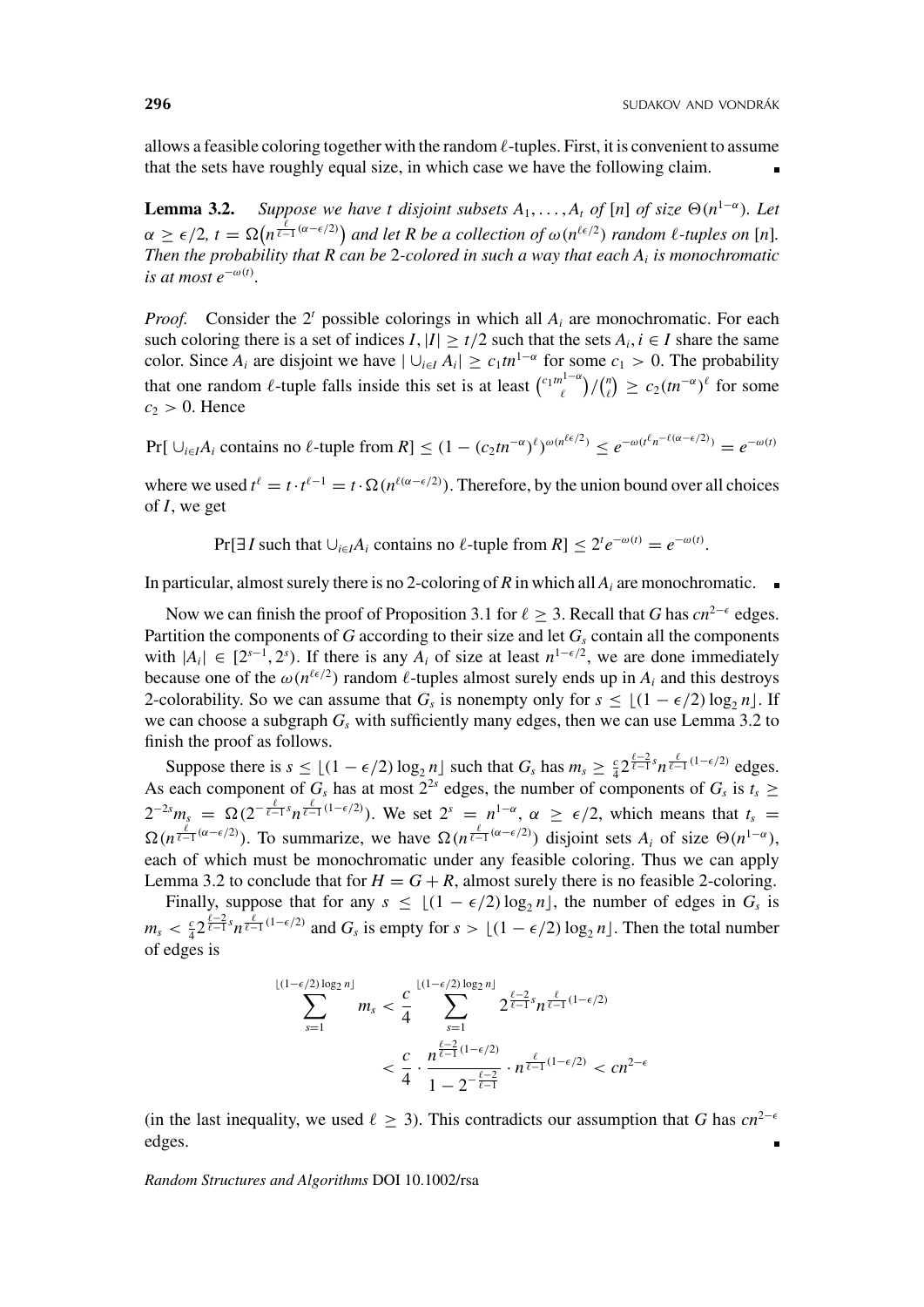#### **4. PROOF OF THEOREM 1.1**

In this section we deal with the general case of a 2-colorable *k*-uniform hypergraph *H*, to which we add a collection of random  $\ell$ -tuples *R*. Our goal is to prove the main theorem which asserts that if *H* has  $\Omega(n^{k-\epsilon})$  edges then adding to it  $\omega(n^{\ell \epsilon/2})$  random  $\ell$ -tuples makes it almost surely non-2-colorable. The proof will proceed by induction on *k*. The base case when  $k = 2$  follows from Proposition 3.1, so we can assume that  $k \geq 3$  and that the result holds for  $k - 1$ . Since we have  $\omega(n^{\ell \epsilon/2})$  random  $\ell$ -tuples available, we can divide them into a constant number of batches, where each batch still has  $\omega(n^{\ell \epsilon/2})$   $\ell$ -tuples. We will use a separate batch for each step of the induction. We write  $R = R_1 \cup R_2 \cup ... \cup R_k$  where  $|R_j| = \omega(n^{\ell \epsilon/2})$  for each *j*.

We proceed in a series of lemmas which allow us to make simplifying assumptions, and eventually finish the proof of the theorem. The high-level structure of the proof is as follows.

- 1. If *H<sub>k</sub>* contains  $\Omega(n^{k-\epsilon})$  edges through (*k* − 1)-tuples of degree greater than *n*<sup>1- $\epsilon/2$ </sup>, we can prove by induction that  $H_k + R$  is almost surely non-2-colorable. Lemma 4.1 takes care of this case.
- 2. If *H<sub>k</sub>* contains  $\Omega(n^{k-\epsilon})$  edges through (*k* − 2)-tuples of degree greater than  $n^{2-\frac{\ell}{2(\ell-1)}\epsilon}$ , we can also prove by induction that  $H_k + R$  is a.s. non-2-colorable. This is proved in Lemma 4.4. Also, a variant of this lemma can be used to finish the proof for  $\ell = 2$ and all  $k > 3$ .
- 3. If neither of the first two cases apply, we can "clean up" our hypergraph (Lemma 4.5 and Lemma 4.6) to obtain a near-regular hypergraph  $H_{\alpha}$ . The hypergraph provided by these lemmas satisfies the conditions of Lemma 4.9 which proves directly that  $H_{\alpha} + R$  is almost surely non-2-colorable.

**Lemma 4.1.** *Let*  $k \geq 3$ ,  $\ell \geq 2$  *and let*  $H_k$  *be a k-uniform hypergraph on n vertices with c*<sub>1</sub> $n^{k-ε}$  edges. Consider all ( $k-1$ )-tuples  $A ⊂ V(H_k)$  with degree greater than  $n^{1-ε/2}$ . If there  $\int$  *are at least*  $\frac{c_1}{4} n^{k-1-\epsilon}$  such ( $k-1$ )-tuples in  $H_k$  then  $H_k + R$  is almost surely non-2-colorable.

*Proof.* For each  $(k - 1)$ -tuple *A* of degree >  $n^{1-\epsilon/2}$ , the neighborhood  $N(A)$  contains  $Ω(n^{\ell-\ell\epsilon/2})$  distinct  $\ell$ -tuples. Therefore a random  $\ell$ -tuple lands inside *N*(*A*) with probability  $\Omega(n^{-\ell \epsilon/2})$ . Consequently, the probability that none of  $\omega(n^{\ell \epsilon/2})$  random  $\ell$ -tuples from  $R_k$ ends up inside  $N(A)$  is  $(1 - \Omega(n^{-\ell \epsilon/2}))^{\omega(n^{\ell \epsilon/2})} = o(1)$ . If we have  $t \ge \frac{c_1}{4} n^{k-1-\epsilon}$  such  $(k-1)$ tuples, then the expected number of them, whose neighborhood does *not* contain any  $\ell$ -tuple in  $R_k$ , is  $o(t)$ . Therefore, by Markov's inequality, we get almost surely at least  $\frac{t}{2} \geq \frac{c_1}{8} n^{k-1-\epsilon}$  $(k - 1)$ -tuples with an  $\ell$ -edge in their neighborhood. Denote by  $H_{k-1}$  the  $(k - 1)$ -uniform hypergraph formed by these  $(k - 1)$ -tuples.

By induction, we know that  $H_{k-1} + R_1 + \ldots + R_{k-1}$  is almost surely non-2-colorable. Hence for every 2-coloring respecting *R*1∪...∪*Rk*−1, there is a monochromatic (*k*−1)-tuple *A* in *Hk*−1. Without loss of generality assume that all vertices in *A* are colored by color 1. By definition, the neighborhood *N*(*A*) contains an  $\ell$ -edge  $L \in R_k$ . Either *L* is monochromatic, or one of its vertices *x* is colored by 1 as well. But then  $A \cup \{x\}$  is a monochromatic edge of  $H_k$ . This implies that there is no feasible 2-coloring for  $H_k + R_1 + \ldots + R_k$ .

Thus we only need to treat the case where there are at most  $\frac{c_1}{4}n^{k-1-\epsilon}$  (*k* − 1)-tuples with degree greater than  $n^{1-\epsilon/2}$ , therefore at most  $\frac{c_1}{4}n^{k-\epsilon}$  edges through such  $(k-1)$ -tuples.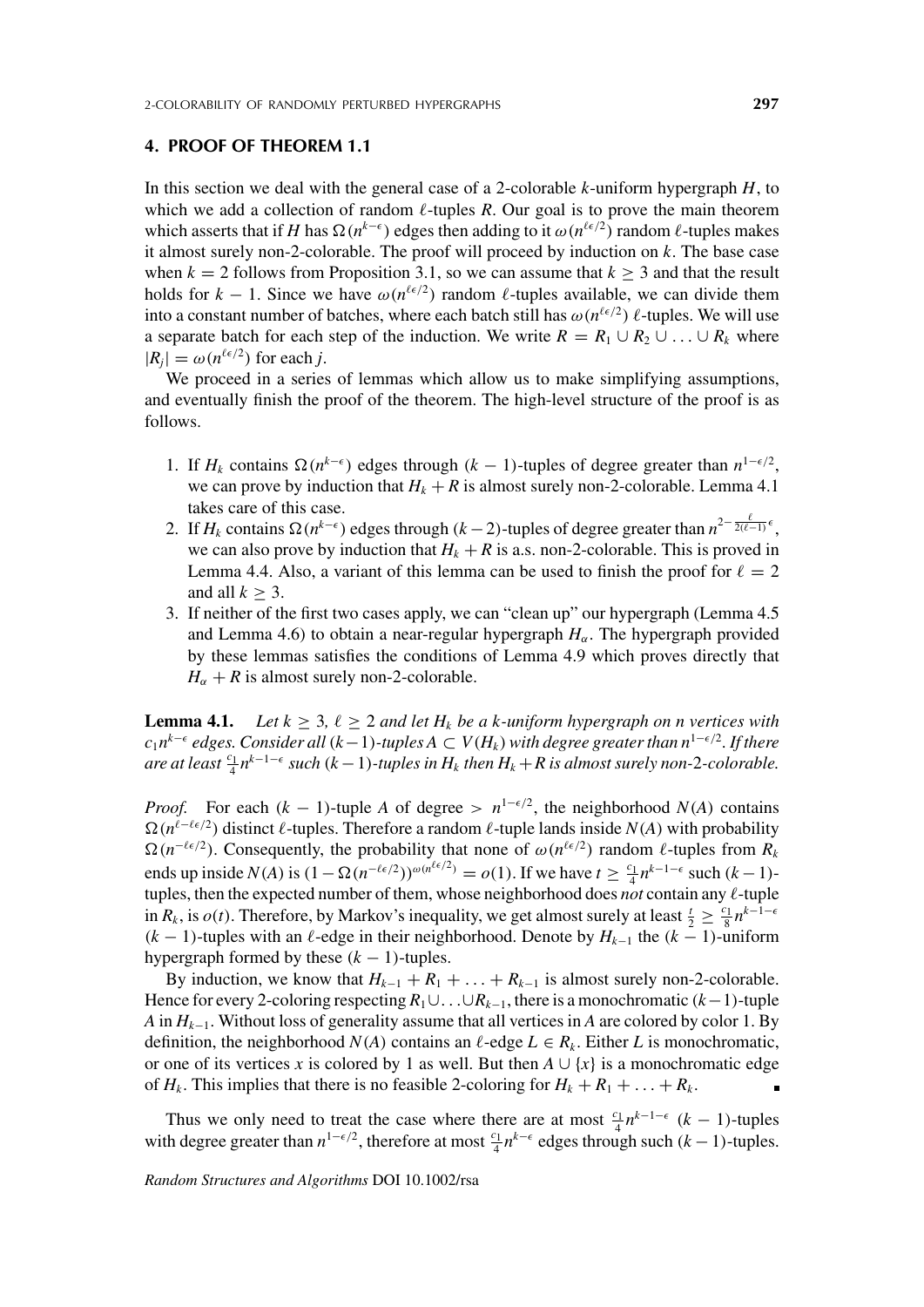We will get rid of these high degrees by removing their edges and making all degrees of  $(k-1)$ -tuples at most  $n^{1-\epsilon/2}$ . This would also imply a bound of  $n^{2-\epsilon/2}$  on the degrees of (*k*−2)-tuples, etc. However, in the following we show that for(*k*−2)-tuples we can assume an even stronger bound. More specifically, we prove that if we have many edges through  $(k-2)$ -tuples whose degree is at least  $n^{2-\frac{\ell}{2(\ell-1)}\epsilon}$ , then we can proceed by induction. For this purpose, we first show the following.

**Lemma 4.2.** *Let*  $\ell \geq 2$  *and let* G *be a graph on n vertices with n<sup>2−8</sup> edges. Then G contains*  $\frac{1}{6}n^{1-\delta}$  *disjoint subsets of vertices*  $F_1, F_2, \ldots$  *such that in every*  $F_j$ *, each vertex*  $v \in F_j$  *can be assigned a set of neighbors*  $X(v) \subseteq N(v)$  *so that*  $x_v = |X(v)| \ge \frac{1}{2} n^{1-\delta}$ ,  $X(v) \cap X(w) = \emptyset$ *for*  $v, w \in F_i$ *, and* 

$$
\sum_{v\in F_j} x_v^{\ell} \geq \frac{n^{\ell-(\ell-1)\delta}}{2^{\ell+2}}.
$$

We construct the sets  $F_1, F_2, \ldots$  by a simple algorithm. First, we show how to construct one such set for  $\ell = 2$ .

**Claim 4.3.** Assume that G has at most n vertices and at least  $\frac{1}{2}n^{2-\delta}$  edges. Then G contains *a set of vertices F such that*

*1. We can assign disjoint sets of neighbors*  $X(v)$  ⊆  $N(v)$  *to vertices*  $v$  ∈ *F*, *so that*  $x_v = |X(v)| \ge \frac{1}{2} n^{1-\delta}$  and

$$
\sum_{v \in F} x_v^2 \ge \frac{1}{16} n^{2-\delta}.
$$

*2. The number of edges in G incident to F is at most* 3*n.*

*Proof.* We find F by the following procedure. We start with  $F = \emptyset$  and add vertices one by one. We denote by  $N(F) = \bigcup_{v \in F} N(v)$  the vertices connected by an edge to *F* and by  $W = V \setminus (F \cup N(F))$  the remaining vertices. For a set *S*, we denote by  $d_S(v)$  the number of neighbors that vertex *v* has in *S*. Intuitively, we choose a vertex from *W* which has a large neighborhood but not overlapping very much with  $N(F)$ . Note that no vertex  $v \in W$  has neighbors in *F*, otherwise *v* would be in  $N(F)$  itself. Hence, by our construction, *F* is an independent set.

We repeat the following, until  $\sum_{u \in F} x_u^2 \ge \frac{1}{16} n^{2-\delta}$ :

1. Find a vertex  $u \in W$  maximizing

$$
z_u = d_W^2(u) - \frac{1}{2} \sum_{v \in N(u) \cap W} d_W(v) - \frac{1}{4} n^{1-\delta} d_{N(F)}(u).
$$

- 2. Set  $X(u) = N(u) \cap W$ ,  $x_u = |X(u)| = d_W(u)$  and include *u* in *F*.
- 3. Update  $W = V \setminus (F \cup N(F)).$

We claim that as long as  $\sum_{u \in F} x_u^2 < \frac{1}{16} n^{2-\delta}$ , we can always find a vertex with  $z_u =$  $\Omega(n^{2-2\delta}) \geq 0$ . Assuming this has been true up to a certain point, we have been choosing vertices with  $z_u \ge 0$  and therefore  $\sum_{v \in N(u) \cap W} d_w(v) \le 2d_w^2(u) = 2x_u^2$  for each vertex when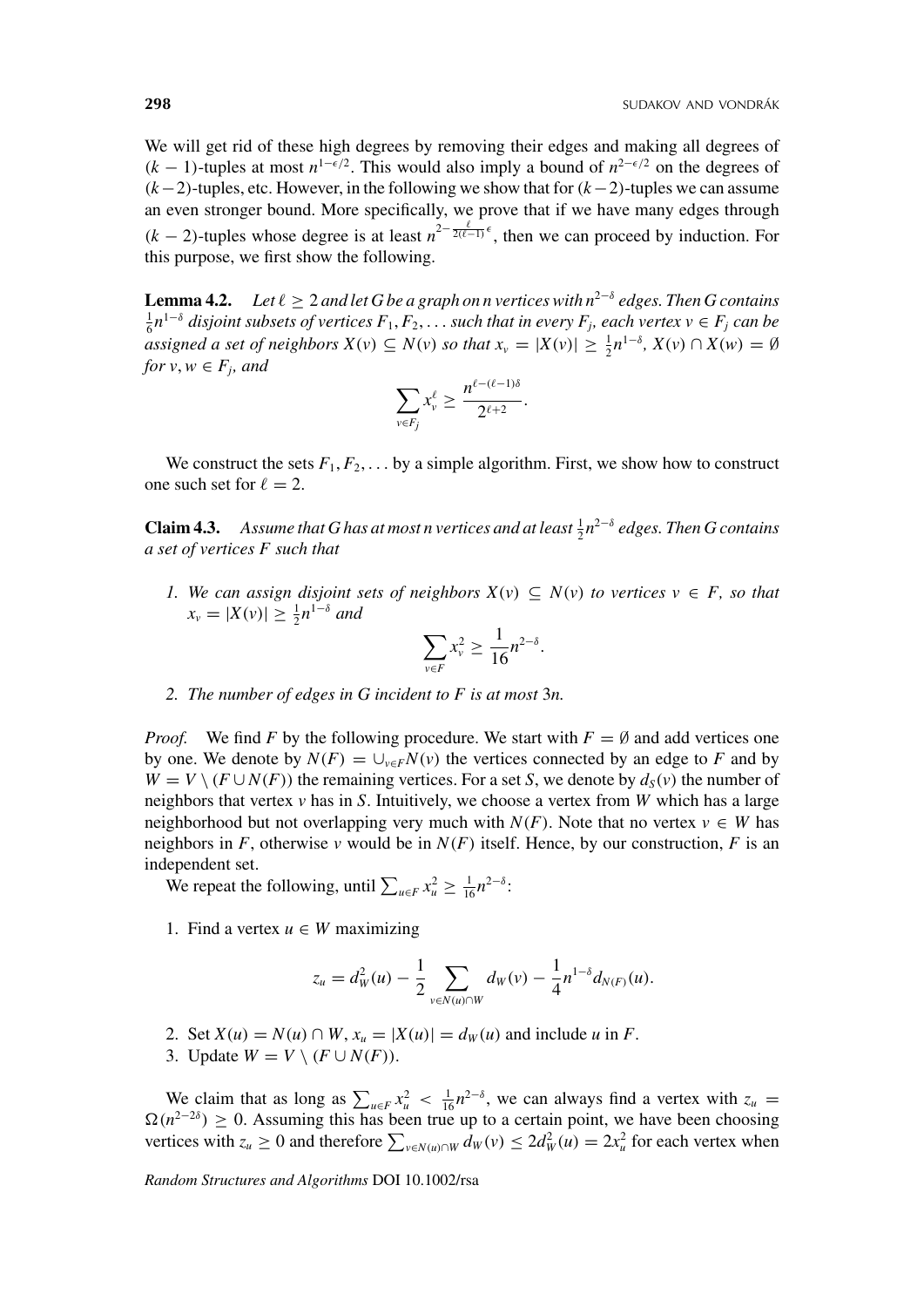it was chosen. By including  $u$  in  $F$ , we increase the number of edges incident to  $N(F)$  by it was chosen. By including u in F, we increase the number of edges incident to  $N(F)$  by  $\sum_{v \in N(u) \cap W} d_W(v) \le 2x_u^2$ . Therefore, as long as  $\sum_{u \in F} x_u^2 < \frac{1}{16} n^{2-\delta}$ , there are at most  $\frac{1}{8} n^{2-\delta}$ edges incident to  $N(F)$ , and at least  $\frac{3}{8}n^{2-\delta}$  edges disjoint from  $N(F)$ . These edges cannot touch *F* either (or else they would touch  $N(F)$ ), so they are in the subgraph induced by *W*.

Now consider the choice of the next vertex  $u$ . Summing up  $z_u$  over all available vertices, we get

$$
\sum_{u \in W} z_u = \sum_{u \in W} d_W^2(u) - \frac{1}{2} \sum_{u \in W} \sum_{v \in N(u) \cap W} d_W(v) - \frac{1}{4} n^{1-\delta} \sum_{u \in W} d_{N(F)}(u)
$$
  
= 
$$
\sum_{u \in W} d_W^2(u) - \frac{1}{2} \sum_{v \in W} d_W^2(v) - \frac{1}{4} n^{1-\delta} e(N(F), W)
$$
  
= 
$$
\frac{1}{2} \sum_{u \in W} d_W^2(u) - \frac{1}{4} n^{1-\delta} e(N(F), W)
$$

where  $e(N(F), W)$  denotes the number of edges between  $N(F)$  and W. As we mentioned earlier, the number of edges induced by *W* is at least  $\frac{3}{8}n^{2-\delta}$  which means that  $\sum_{v \in W} d_W(v) \ge \frac{3}{2}n^{2-\delta}$ . By Cauchy Schwartz  $\frac{3}{4}n^{2-\delta}$ . By Cauchy-Schwartz,

$$
\sum_{u \in W} d_W^2(u) \ge \frac{1}{|W|} \left( \sum_{u \in W} d_W(u) \right)^2 \ge \frac{1}{n} \left( \frac{3}{4} n^{2-\delta} \right)^2 = \frac{9}{16} n^{3-2\delta}.
$$

Also, the number of edges incident to  $N(F)$  is bounded by  $\frac{1}{8}n^{2-\delta}$ . So we get

$$
\sum_{u\in W} z_u \geq \frac{1}{2} \sum_{u\in W} d_W^2(u) - \frac{1}{4} n^{1-\delta} e(N(F), W) \geq \frac{9}{32} n^{3-2\delta} - \frac{1}{4} n^{1-\delta} \cdot \frac{1}{8} n^{2-2\delta} = \frac{1}{4} n^{3-2\delta}.
$$

Thus, there must be a vertex  $u \in W$  such that  $z_u \geq \frac{1}{4}n^{2-2\delta}$ . Consequently, we also have  $x_u \ge \sqrt{z_u} \ge \frac{1}{2} n^{1-\delta}$ . At the point we stop, we have  $\sum_{u \in F}^{\infty} x_u^2 \ge \frac{1}{16} n^{2-\delta}$ , as required.

Finally, we verify the number of edges incident to *F*. We distinguish two kinds of such edges. When we include a vertex  $u$  in  $F$ , call the edges connecting  $u$  to  $N(F)$  "red", and call the other edges connecting it to  $W$  "blue". There can be at most  $n$  blue edges, because their endpoints form the disjoint sets  $X(u)$ . The number of red edges can be bounded in the following way. Whenever we include a vertex *u* in *F*, we have  $z_u \ge d_W^2(u) - \frac{1}{4}n^{1-\delta}d_{N(F)}(u) \ge$ 0. Therefore, the number of red edges contributed by vertex  $u$  at the moment when it is included in *F* is  $d_{N(F)}(u) \le 4d_W^2(u)/n^{1-\delta} = 4x_u^2/n^{1-\delta}$ . Let  $v^*$  be the last vertex which we added to *F*. By our construction, we have that  $\sum_{u \in F\backslash \{v^*\}} x_u^2 \leq \frac{1}{16} n^{2-\delta}$ . Therefore the total number of red edges contributed by the vertices in  $F \setminus \{v^*\}$  is

$$
\sum_{u \in F \setminus \{v^*\}} d_{N(F)}(u) \le \sum_{u \in F \setminus \{v^*\}} \frac{4x_u^2}{n^{1-\delta}} < \frac{4}{n^{1-\delta}} \cdot \frac{1}{16} n^{2-\delta} = \frac{n}{4}.
$$

The last vertex *v*<sup>∗</sup> can possibly contribute at most *n* red edges. So the total number of red and blue edges is at most  $n + n/4 + n < 3n$ .

*Proof of Lemma 4.2.* Given the above claim, the proof of the lemma follows easily. We start with a graph  $G_1 = G$ . We iterate the construction of one set  $F$ , for  $j = 1, 2, ..., \frac{1}{6}n^{1-\delta}$ . We apply the claim to the graph  $G_i$  and find a set  $F_j$  as required. Then we remove  $F_i$  from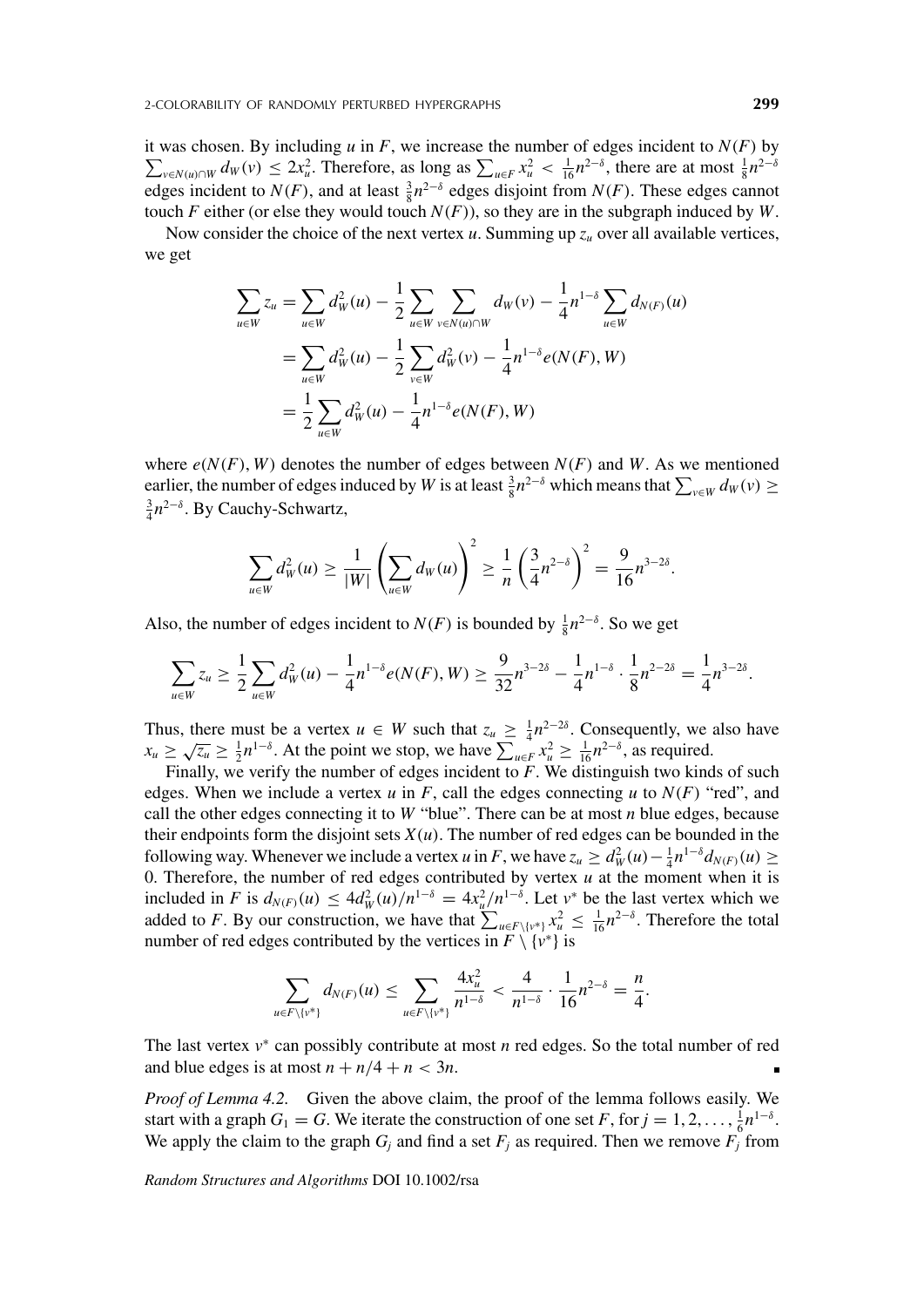the graph, to obtain  $G_{j+1}$ . Since  $F_j$  is incident to at most 3*n* edges, we can iterate up to  $\frac{1}{6}n^{1-\delta}$ times, and  $G_{j+1}$  still contains at least  $\frac{1}{2}n^{2-\delta}$  edges. Each set  $F_j$  satisfies  $\sum_{u \in F_j} x_u^2 \ge \frac{1}{16}n^{2-\delta}$ . Since  $x_u \geq \frac{1}{2} n^{1-\delta}$ , for  $\ell \geq 2$  this implies

$$
\sum_{u \in F_j} x_u^{\ell} \ge \left(\frac{1}{2}n^{1-\delta}\right)^{\ell-2} \sum_{u \in F_j} x_u^2 \ge \frac{n^{\ell - (\ell-1)\delta}}{2^{\ell+2}}
$$

**Lemma 4.4.** *Let*  $k \geq 3$ ,  $\ell \geq 2$  *and let*  $H_k$  *be a k-uniform hypergraph on n vertices with c*<sub>1</sub>*n<sup>k−€</sup> edges. Consider* (*k*−2)-tuples of degree at least n<sup>2−</sup>  $\frac{\ell}{2(\ell-1)}$ <sup>ε</sup>. If there are at least  $\frac{c_1}{4}$ n<sup>k−€</sup> *edges through such* ( $k - 2$ )-tuples then  $H_k + R$  is almost surely non-2-colorable.

*Proof.* Consider a  $(k-2)$ -tuple *A* of degree  $n^{2-\delta}$ , where  $\delta \leq \frac{\ell}{2(\ell-1)} \epsilon$ . The link of *A* in  $H_k$ is a graph  $\Gamma(A)$  with  $n^{2-\delta}$  edges. By Lemma 4.2, we find  $\frac{1}{6}n^{1-\delta}$  disjoint sets  $F_j$  such that the vertices in each  $F_i$  have disjoint sets of neighbors  $X(v)$  in  $\Gamma(A)$ , with sizes  $x_v = |X(v)|$ satisfying  $\sum_{v \in F_j} x_v^{\ell} \ge n^{\ell - (\ell - 1)\delta} / 2^{\ell + 2}$ . We repeat this construction for each  $(k - 2)$ -tuple of degree  $D \geq n^{2-\frac{\ell}{2(\ell-1)}\epsilon}$ . Note that for each such  $(k-2)$ -tuple of degree D, we construct *D*/(6*n*) sets as above. The sum of degrees of such (*k* − 2)-tuples is at least the total number of edges through them, which is by assumption at least  $\frac{c_1}{4} n^{k-\epsilon}$ . Therefore, we obtain at least  $\frac{c_1}{k} n^{k-1-\epsilon}$  sets *F*: in total  $\frac{c_1}{24} n^{k-1-\epsilon}$  sets  $F_j$  in total.

Now consider a set  $F_j$  chosen for a  $(k - 2)$ -tuple *A*. Call it *good* if after adding the random  $\ell$ -tuples in  $R_k$ , there is at least one vertex in  $F_j$  whose neighborhood in  $\Gamma(A)$ contains a random  $\ell$ -tuple. If this is not the case, call it *bad*. We estimate the probability that *F<sub>j</sub>* is bad. By Lemma 4.2, the total number of  $\ell$ -tuples inside the sets  $X(v)$  for  $v \in F_j$  is

$$
\sum_{v \in F_j} \binom{x_v}{\ell} = \Omega \left( \sum_{v \in F_j} \frac{x_v^{\ell}}{\ell!} \right) = \Omega \left( \frac{n^{\ell - (\ell - 1)\delta}}{2^{\ell + 2} \ell!} \right) = \Omega(n^{\ell - \ell \epsilon/2}),
$$

where we used that  $\delta \leq \frac{\ell}{2(\ell-1)} \epsilon$  and  $\ell$  is a constant. Thus the probability that a random *ℓ*-tuple falls inside *X*(*v*) for some  $v \in F_j$  is  $\sum_{v \in F_j} {x_v \choose \ell} / {n \choose \ell} = \Omega(n^{-\ell \epsilon/2})$ . After adding the entire batch of random  $\ell$ -tuples  $R_k$ ,

$$
Pr[F_j \text{ is bad}] = (1 - \Omega(n^{-\ell \epsilon/2}))^{\omega(n^{\ell \epsilon/2})} = o(1).
$$

Consequently, the expected fraction of bad  $F_i$ 's is  $o(1)$ . By Markov's inequality, this fraction is almost surely at most one half, which means that at least  $\frac{c_1}{48} n^{k-1-\epsilon}$  sets  $F_j$  have a vertex  $v \in F_j$  whose neighborhood contains some  $\ell$ -tuple from  $R_k$ . By the construction of the sets *F<sub>j</sub>*, for each one we have a set *A* of size  $k - 2$  which together with *v* forms a  $(k - 1)$ -tuple  $B = A \cup \{v\}$ . Since the *F<sub>j</sub>*'s for a given  $(k - 2)$ -tuple *A* are disjoint, we obtain distinct pairs  $(A, v)$  which correspond to distinct  $(k - 1)$ -tuples with a marked vertex *v*. We could obtain the same  $(k - 1)$ -tuple  $B = A \cup \{v\}$  in  $k - 1$  different ways, but in any case we have at least  $\frac{c_1}{48(k-1)} n^{k-1-\epsilon}$  (*k* − 1)-tuples such that in *H<sub>k</sub>*, the neighborhood of each of them contains an  $\ell$ -tuple from  $R_k$ . Call the hypergraph of these  $(k-1)$ -tuples  $H_{k-1}$ .

By the induction hypothesis,  $H_{k-1} + R_1 + \ldots + R_{k-1}$  is almost surely non-2-colorable. Therefore, for any 2-coloring which respects the  $\ell$ -edges from  $R_1 + \ldots + R_{k-1}$ , there must be a monochromatic  $(k - 1)$ -edge *B* in  $H_{k-1}$ . However, since there is an  $\ell$ -edge from  $R_k$  in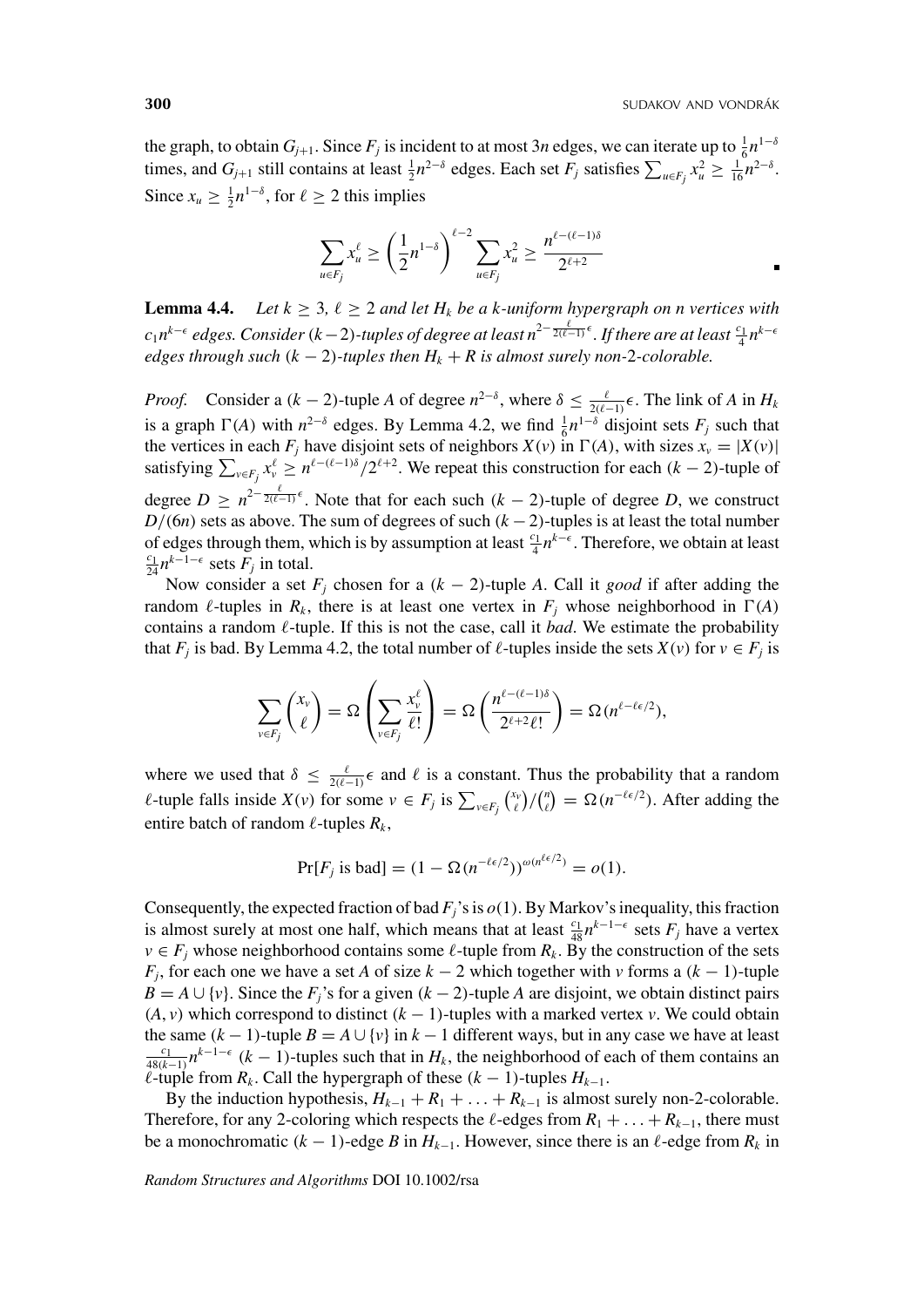the neighborhood of *B*, one of its vertices should have the same color as *B*. This forms a monochromatic edge in  $H_k$  so there is no feasible 2-coloring for  $H_k + R_1 + \ldots + R_k$ .

*Remark.* Lemma 4.4 assumes that there are  $\Omega(n^{k-\epsilon})$  edges through (*k*−2)-tuples of degree at least  $n^{2-\frac{\ell}{2(\ell-1)}\epsilon}$ . However, one can easily check that constant factors are not significant in the proof. In particular, if  $H_k$  is a *k*-uniform hypergraph on *n* vertices with  $c_1 n^{k-\epsilon}$  edges such that there are at least  $\frac{c_1}{4}n^{k-\epsilon}$  edges through  $(k-2)$ -tuples of degree at least  $\frac{1}{4}c_1n^{2-\frac{\ell}{2(\ell-1)}\epsilon}$  then  $H_k + R$  is almost surely non-2-colorable. Observe that in the case of  $\ell = 2$ , there are always at least  $\frac{1}{4}c_1n^{k-\epsilon}$  edges through  $(k-2)$ -tuples of degree at least  $\frac{1}{4}c_1n^{2-\frac{\ell}{2(\ell-1)}\epsilon} = \frac{1}{4}c_1n^{2-\epsilon}$  (the remaining  $(k-2)$ -tuples can contribute at most  $\binom{n}{k-2} \frac{1}{4} c_1 n^{2-\epsilon} \leq \frac{1}{4} c_1 n^{k-\epsilon}$  edges). Therefore in the case of  $\ell = 2$  we can already conclude that  $H_k + R$  is almost surely non-2-colorable.

In the following, we can assume that  $\ell \geq 3$  and at most  $\frac{c_1}{4}n^{k-\epsilon}$  edges go through  $(k-2)$ tuples of degree greater than  $n^{2-\frac{\ell}{2(\ell-1)}\epsilon}$ . Recall that from before, we can also assume that at most  $\frac{c_1}{4} n^{k-\epsilon}$  edges go through (*k* − 1)-tuples of degree greater than  $n^{1-\epsilon/2}$ . In the following step, we remove these edges so that the degrees in the hypergraph are bounded. We also make the hypergraph "*k*-partite" as described below.

**Lemma 4.5.** *Let*  $k, \ell \geq 3$  *and let*  $H_k = (V, E)$  *be a k-uniform hypergraph with*  $c_1 n^{k-\epsilon}$ *edges, such that at most*  $\frac{c_1}{4}n^{k-\epsilon}$  *edges go through* (*k* − 1)*-tuples of degree*  $\geq n^{1-\epsilon/2}$  *and at*  $m$ *ost*  $\frac{c_1}{4}n^{k-\epsilon}$  edges go through (*k* − 2)-tuples of degree  $\geq n^{2-\frac{\ell}{2(\ell-1)}\epsilon}$ . Then  $H_k$  contains a *subhypergraph H*- *<sup>k</sup> with the following properties*

- *1.*  $H'_{k}$  *is k-partite, i.e. V can be partitioned into*  $V_1$ ∪ $V_2$ ∪...∪ $V_k$  *so that every edge of*  $H'_{k}$  *intersects each*  $V_{i}$  *in one vertex.*
- 2. Every vertex has degree at most  $n^{k-1-\frac{\ell}{2(\ell-1)}\epsilon}$ .
- *3. The degree of every*  $(k 1)$ -tuple is at most  $n^{1-\epsilon/2}$ .
- 4. The number of edges in  $H'_{k}$  is at least  $c_2 n^{k-\epsilon}$ ,  $c_2 = \frac{k!}{2k^k} c_1$ .

*Proof.* First, remove all edges through  $(k - 1)$ -tuples of degree greater than  $n^{1-\epsilon/2}$  and through  $(k-2)$ -tuples of degree greater than  $n^{2-\frac{\ell}{2(\ell-1)}\epsilon}$ . We get a hypergraph such that the degrees of all (*k*−1)-tuples are at most *n*<sup>1- $\epsilon$ </sup>/<sup>2</sup> and the degrees of all (*k*−2)-tuples are at most  $n^{2-\frac{\ell}{2(\ell-1)}\epsilon}$  Consequently, the degree of every vertex is at most  $n^{k-3} \cdot n^{2-\frac{\ell}{2(\ell-1)}\epsilon} = n^{k-1-\frac{\ell}{2(\ell-1)}\epsilon}$ . The number of remaining edges is at least  $\frac{1}{2}c_1n^{k-\epsilon}$ .

Next, we use a well-known fact, proved by Erdős and Kleitman [12]. Every *k*-uniform hypergraph with *m* edges contains a *k*-partite subhypergraph with at least  $\frac{k!}{k^k}$  *m* edges. (This can be achieved for example by taking a random partition  $V = V_1 \cup V_2 \cup ... \cup V_k$  and computing the expected number of edges which intersect each  $V_i$  exactly once.) Let  $H'_k$ denote such a *k*-partite subhypergraph of  $H_k$ . Its number of edges is at least  $c_2n^{k-\epsilon}$  where  $c_2 = \frac{k!}{2k^k} c_1.$ 

Before the last part of the proof, we make further restrictions on the degree bounds and structure of our hypergraph, by finding a subhypergraph  $H_\alpha$  with roughly regular  $(k - 1)$ degrees and sufficiently many edges. The number of edges that we can guarantee here is no longer a constant fraction of *n*<sup>k−€</sup>. The statement of Lemma 4.6 may appear technical but it is exactly what we need for our final construction which finishes the proof (Lemma 4.9).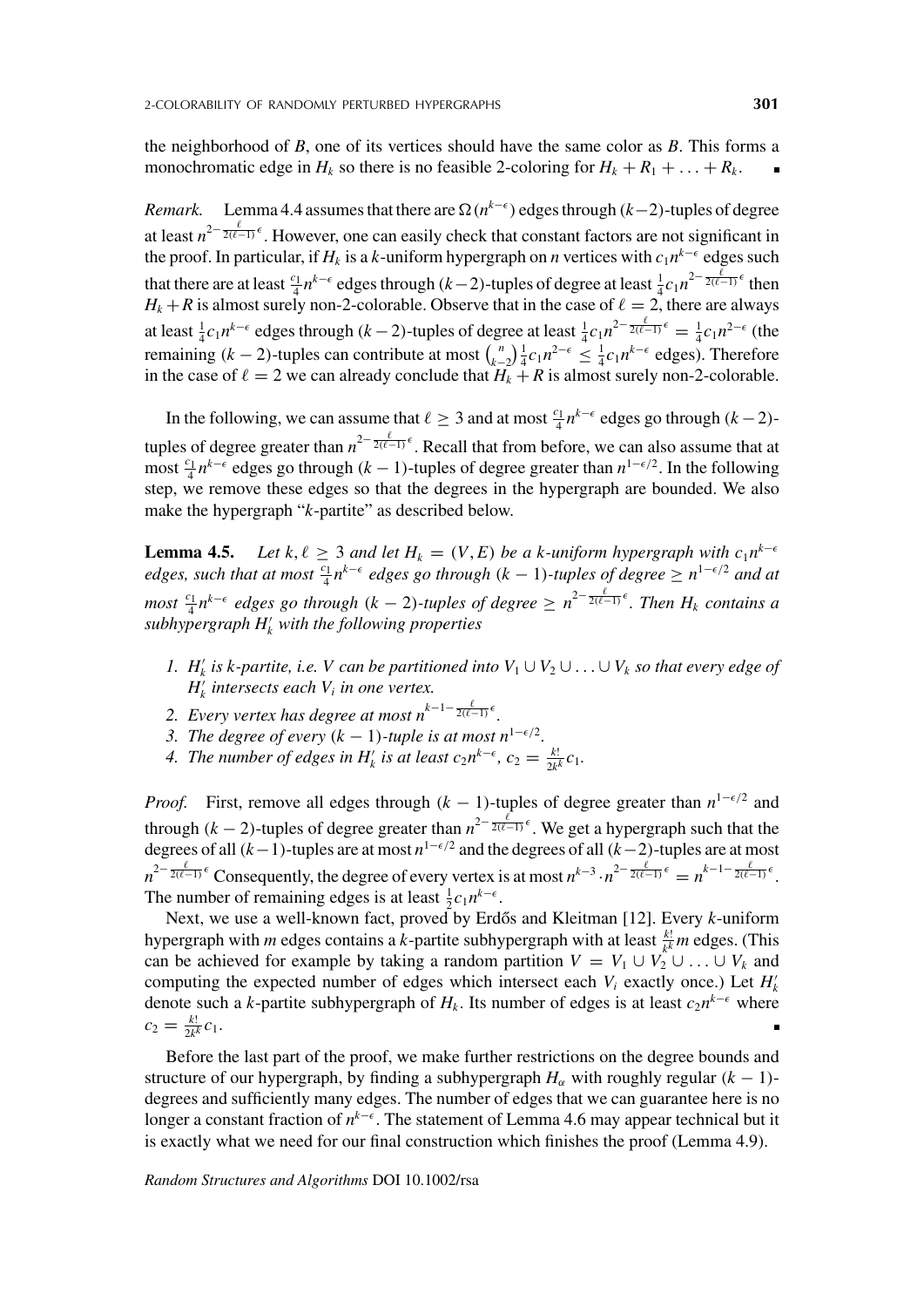**Lemma 4.6.** Let  $k, \ell \geq 3$  and let  $H'_{k}$  be a k-uniform k-partite hypergraph on vertices *V*<sub>1</sub> ∪ *V*<sub>2</sub> ∪ ... ∪ *V*<sub>k</sub> *with c*<sub>2</sub>*n*<sup>*k*- $\epsilon$ </sup> edges, where the degrees of (*k* − 1)*-tuples are bounded by*  $n^{1-\epsilon/2}$ . Then  $H'_k$  contains a subhypergraph  $H_\alpha$ ,  $\alpha \geq \epsilon/2$ , such that

- *1. The degree of every*  $(k-1)$ -tuple in  $V_1 \times V_2 \times \ldots \times V_{k-1}$  is either 0 *or between*  $n^{1-\alpha}$ *and* 2*n*<sup>1</sup>−<sup>α</sup>*.*
- *2. For some constant*  $c_3 = c_3(k, \ell, c_2)$ , the number of edges in  $H_\alpha$  is at least

$$
c_3\big(n^{k-\epsilon-\frac{\epsilon-\alpha}{\ell-1}}+n^{k-\epsilon-\frac{\ell-2}{\ell-1}(\alpha-\epsilon/2)}\big).
$$

*Proof.* Consider all  $(k-1)$ -tuples in  $V_1 \times V_2 \times \ldots \times V_{k-1}$  whose degree in  $H'_k$  is less than  $\frac{1}{k}$  c.n<sup>1- $\epsilon$ </sup>.  $\frac{1}{2}c_2n^{1-\epsilon}$ . Delete all the edges through such  $(k-1)$ -tuples, which is at most  $\binom{n}{k-1}\frac{1}{2}c_2n^{1-\epsilon}$  $\frac{1}{2}c_2n^{k-\epsilon}$ . Delete all the edges through such  $(k-1)$ -tuples, which is at most  $\binom{k-1}{k-1} \frac{1}{2}c_2n^{k-\epsilon} \le \frac{1}{2}c_2n^{k-\epsilon}$  edges in total. We still have at least  $\frac{1}{2}c_2n^{k-\epsilon}$  edges left. Now the degree o  $(k-1)$ -tuple in  $V_1 \times V_2 \times \ldots \times V_{k-1}$  is either 0 or between  $\frac{1}{2}c_2 n^{1-\epsilon}$  and  $n^{1-\epsilon/2}$ .

We use an elementary counting argument to find the subhypergraph  $H_\alpha$  as required. Let  $n^{1-\alpha} = 2^s$  and partition  $V_1 \times V_2 \times \ldots \times V_{k-1}$  into groups of  $(k-1)$ -tuples with degrees in intervals  $[2^s, 2^{s+1})$ , with *s* ranging between  $s_1 = \log_2(\frac{1}{2}c_2n^{1-\epsilon})$  and  $s_2 = \log_2(n^{1-\epsilon/2})$ . Let *m<sub>s</sub>* denote the number of edges through  $(k - 1)$ -tuples with degrees between  $2^{s} = n^{1-\alpha}$  and 2<sup>*s*+1</sup> = 2*n*<sup>1−α</sup>. We prove the lemma with  $c_3 = \frac{1}{16}c_2 \cdot \min\{\frac{c_2^{1/(l-1)}}{l-1}, 1\}$ . Assume for the sake of contradiction that  $m_s < c_3(n^{k-\epsilon-\frac{\epsilon-\alpha}{\ell-1}} + n^{k-\epsilon-\frac{\ell-2}{\ell-1}(\alpha-\epsilon/2)})$  for every *s*, i.e.

$$
m_{s} < \frac{1}{16} c_{2} n^{k-\epsilon} \left( \frac{c_{2}^{1/(\ell-1)}}{\ell-1} n^{-\frac{\ell-\alpha}{\ell-1}} + n^{-\frac{\ell-2}{\ell-1}(\alpha-\epsilon/2)} \right) = \frac{1}{16} c_{2} n^{k-\epsilon} \left( \frac{c_{2}^{1/(\ell-1)} n^{\frac{1-\epsilon}{\ell-1}}}{\ell-1} 2^{-\frac{s}{\ell-1}} + \frac{2^{\frac{\ell-2}{\ell-1}s}}{n^{\frac{\ell-2}{\ell-1}(1-\epsilon/2)}} \right). \tag{1}
$$

Taking a sum from  $s = s_1$  to  $s_2$ , we get

$$
\sum_{s=s_1}^{s_2} 2^{-\frac{s}{\ell-1}} \le \frac{2^{-\frac{s_1}{\ell-1}}}{1-2^{-\frac{1}{\ell-1}}} = \frac{\left(\frac{1}{2}c_2n^{1-\epsilon}\right)^{-\frac{1}{\ell-1}}}{1-2^{-\frac{1}{\ell-1}}} \le \frac{4(\ell-1)}{c_2^{1/(\ell-1)}} n^{-\frac{1-\epsilon}{\ell-1}}
$$

and *s*

$$
\sum_{i=s_1}^{s_2} 2^{\frac{\ell-2}{\ell-1}s} \leq \frac{2^{\frac{\ell-2}{\ell-1}s_2}}{1-2^{-\frac{\ell-2}{\ell-1}}} = \frac{n^{\frac{\ell-2}{\ell-1}(1-\epsilon/2)}}{1-2^{-\frac{\ell-2}{\ell-1}}} \leq 4n^{\frac{\ell-2}{\ell-1}(1-\epsilon/2)}.
$$

Substituting into (1), we see that then the total number of edges would be  $\sum_{s=s_1}^{s_2} m_s < 1$  $\frac{1}{2}c_2n^{k-\epsilon}$  which is a contradiction.

Note that in this lemma, we lose more than a constant fraction of edges. However, from now on, we do not use induction anymore and will prove directly that  $H_\alpha + R$  is almost surely non-2-colorable. We will proceed in  $t = c_3 \ell^{-k} n^{\frac{\ell}{\ell-1}(\alpha-\epsilon/2)}$  stages. For each stage, we allocate a certain number of random  $\ell$ -tuples. Namely, we set again  $R = R_1 \cup R_2 \cup ... \cup R_k$ ,  $|R_j|$  $\omega(n^{\ell \epsilon/2})$ . Furthermore, we divide each *R<sub>j</sub>* for  $j \leq k - 1$  into *t* parts  $R_{j,1}, \ldots, R_{j,t}$  so that

$$
|R_{j,i}| = \omega\left(\frac{n^{\ell \epsilon/2}}{t}\right) = \omega(n^{\ell \epsilon/2 - \frac{\ell}{\ell-1}(\alpha - \epsilon/2)}).
$$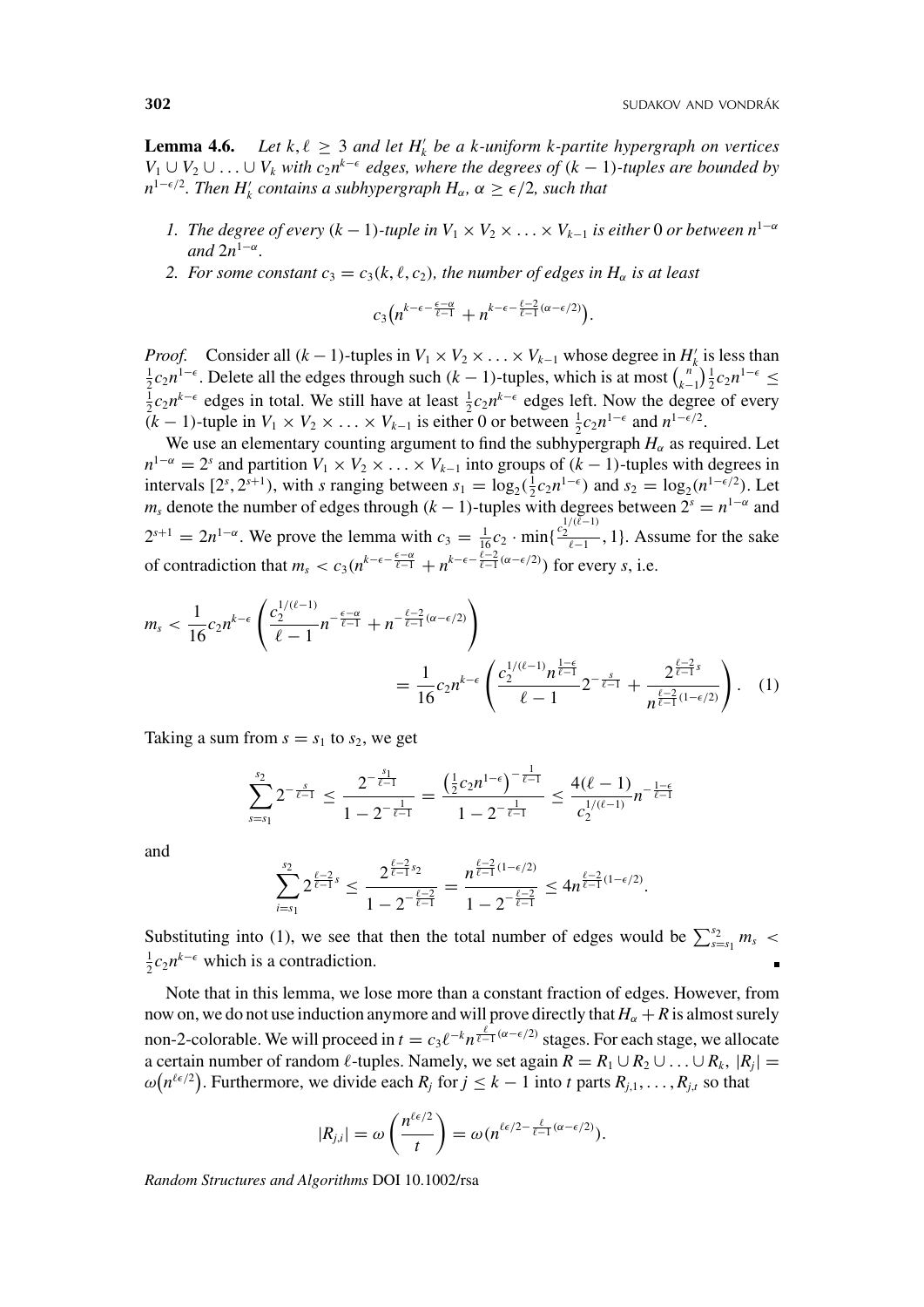The random set *Rj*,*<sup>i</sup>* will be used for the *j*-th "level" of the *i*-th stage. The following lemma describes one stage of the construction. Finally,  $R_k$  will be used in the last step of the proof.

**Lemma 4.7.** *Let*  $k, \ell \geq 3$  *and let*  $H_\alpha$  *be a k-uniform k-partite hypergraph where the degree of every*  $(k - 1)$ -tuple in  $V_1 \times V_2 \times \ldots \times V_{k-1}$  is either zero or is in the interval  $[n^{1-\alpha}, 2n^{1-\alpha}]$ *, and the number of edges in*  $H_\alpha$  *is at least* 

$$
c_3n^{k-\epsilon-\frac{\ell-2}{\ell-1}(\alpha-\epsilon/2)}.
$$

*Then after adding sets of random edges*  $R_{1,i} + R_{2,i} + \ldots + R_{k-1,i}$  *where*  $|R_{i,i}|$  =  $\omega(n^{\ell \epsilon/2 - \frac{\ell}{\ell-1}(\alpha-\epsilon/2)})$ , there exists almost surely a family of  $q = \ell^{k-2}$  sets  $S_1, \ldots, S_q \subseteq V_k$ ,  $n^{1-\alpha}$  ≤  $S_i$  ≤  $2n^{1-\alpha}$ *, such that for every feasible* 2*-coloring of*  $H_\alpha + R_{1,i} + \ldots + R_{k-1,i}$ *, at least one Si is monochromatic.*

*Proof.* We are going to construct an  $\ell$ -ary tree *T* of depth  $k - 1$ . We denote vertices on the *j*-th level by  $v_{a_1a_2...a_{j-1}}$  where  $a_i \in \{1, 2, ..., \ell\}$ . *T* is rooted at a vertex in  $V_1$  and the *j*-th level is contained in  $V_j$ . We construct  $T$  in such a way that the vertices along every path which starts at the root and has length  $k - 1$  form a  $(k - 1)$ -tuple with degree  $\Theta(n^{1-\alpha})$  in  $H_\alpha$ . The neighborhoods of all branches of length  $k-1$  will be our sets  $S_i$  (not necessarily disjoint). In addition, the set of  $\ell$  children of every node on each level  $j \leq k - 2$ , like {*va*1*a*2...*aj*−11, *va*1*a*2...*aj*−12, ... , *va*1*a*2...*aj*−1}, will form an edge of *Rj*,*<sup>i</sup>* (Fig. 3).

Assuming the existence of such a tree, consider any 2-coloring of  $H_{\alpha} + R_{1,i} + \ldots + R_{k-1,i}$ . Since the children of each vertex on level  $j < k - 1$  form an  $\ell$ -edge in  $R_{j,i}$ , every vertex has children of both colors. In particular, there is always one child with the same color as its parent. Therefore, starting from the root, we can always find a monochromatic branch *A* of length  $k - 1$ . Since all the extensions of this branch to edges of  $H_\alpha$  must be 2-colored, all the vertices in  $S_i = N(A)$  must have the same color.



**Fig. 3.** Construction of the tree *T*, for  $k = 4$  and  $\ell = 3$ . Branches of the tree form active  $(k-1)$ -tuples, with neighborhoods  $S_i$ . Each set of children on level  $j + 1$  forms an edge of  $R_{j,i}$ .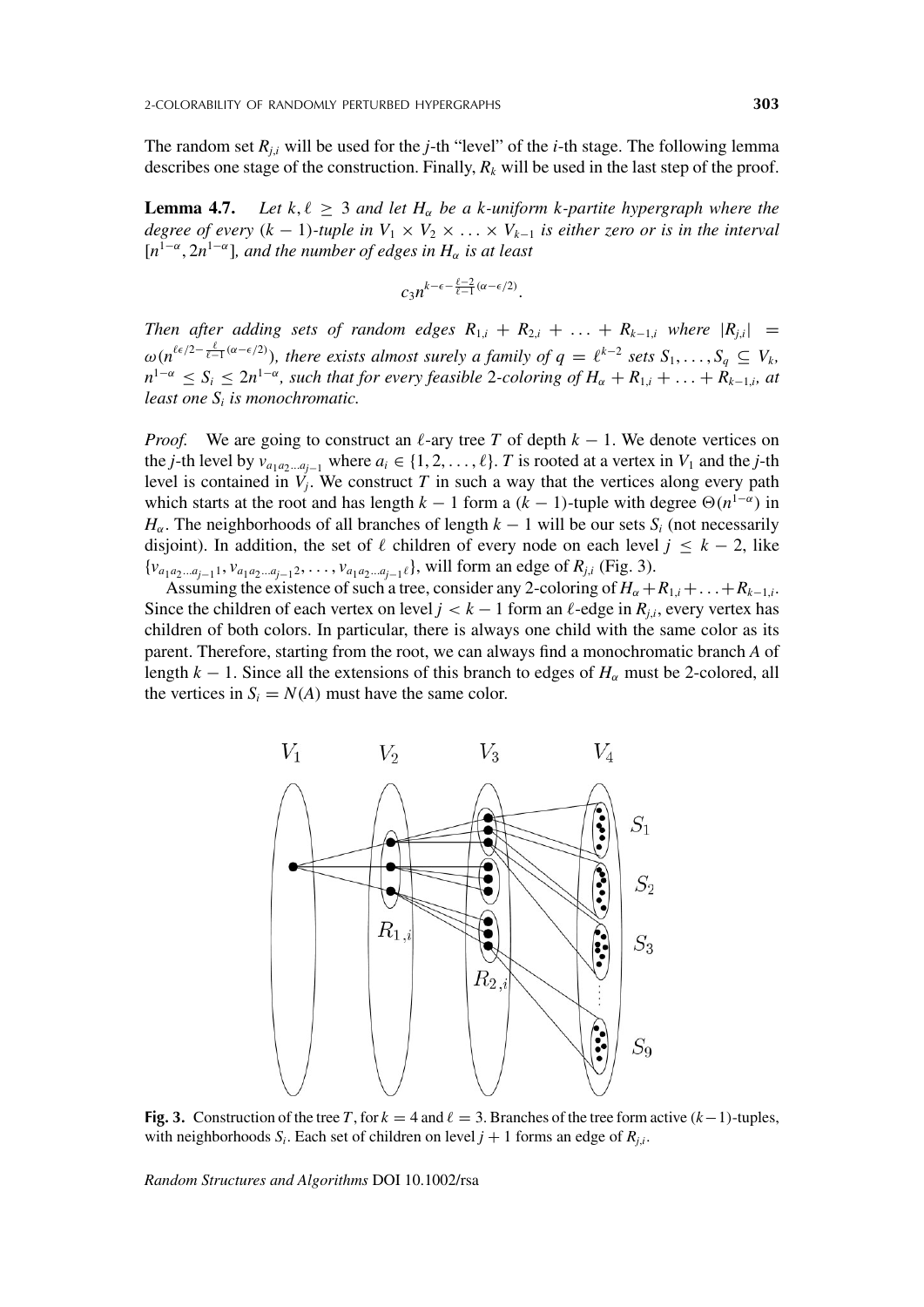We grow the tree level by level, maintaining the property that all branches have sufficiently many extensions to edges of  $H_\alpha$ . More precisely, we call an *r*-tuple in  $V_1 \times \ldots \times V_r$ *active* if its degree is at least

$$
\Delta_r = \frac{c_3}{2^r} n^{k-r-\epsilon - \frac{\ell-2}{\ell-1}(\alpha-\epsilon/2)}.
$$

**Claim 4.8.** *Every active r-tuple A,*  $r \leq k - 2$ *, can be extended to at least* 

$$
d_r = \frac{\Delta_r}{4n^{k-r-1-\alpha}} = \frac{c_3}{2^{r+2}}n^{1-\epsilon/2 + \frac{1}{\ell-1}(\alpha-\epsilon/2)}
$$

*active*  $(r + 1)$ *-tuples*  $A ∪ \{x\}, x ∈ V_{r+1}$ *.* 

*Proof.* Suppose that fewer than  $d_r$  extensions of *A* are active. Since the degrees of  $(k - 1)$ -tuples are at most  $2n^{1-\alpha}$ , we get that any  $(r + 1)$ -tuple has degree at most  $2n^{k-r-1-\alpha}$ . Therefore the number of edges through all active extensions of *A* is smaller than  $d_r \cdot 2n^{k-r-1-\alpha} = \frac{1}{2}\Delta_r$ . We also have inactive extensions of *A* which have degrees less than  $\Delta_{r+1}$ . The total number of edges through these extensions of *A* is smaller than  $n\Delta_{r+1} = \frac{1}{2}\Delta_r$ . But the total number of edges through *A* is at least  $\Delta_r$ . This contradiction proves the claim.

We start our construction from an active vertex  $v \in V_1$ . Since  $H_\alpha$  has at least  $n\Delta_1$ edges, such a vertex must exist. By our claim,  $\nu$  can be extended to at least  $d_1$  active pairs  $\{v, x\}, x \in W_2 \subset V_2$ . Consider this set of  $d_1$  vertices  $W_2$ . The probability that a random *l*-tuple falls inside  $W_2$  is  $\binom{d_1}{\ell}$  / $\binom{n}{\ell} = \Omega(n^{-\ell \epsilon/2 + \frac{\ell}{\ell-1}(\alpha - \epsilon/2)})$ . Now we use  $\omega(n^{\ell \epsilon/2 - \frac{\ell}{\ell-1}(\alpha - \epsilon/2)})$ random  $\ell$ -tuples from  $R_{1,i}$  that we allocated for the first level of this construction. This means that almost surely, we get an  $\ell$ -edge  $\{v_1, \ldots, v_\ell\} \in R_{1,i}$  such that  $\{v, v_i\}$  is an active pair for each  $i = 1, 2, \ldots, \ell$ .

We continue growing the tree, using the random  $\ell$ -tuples of  $R_{j,i}$  on level *j*. Since we have ensured that each path from the root to the level *j* forms an active *j*-tuple, it has at least  $d_i$ extensions to an active  $(j + 1)$ -tuple. Again, the probability that a random  $\ell$ -tuple hits the extension vertices  $W_{j+1} \subset V_{j+1}$  for a given path is  $\binom{d_j}{\ell} / \binom{n}{\ell} = \Omega \left( n^{-\ell \epsilon/2 + \frac{\ell}{\ell-1} (\alpha - \epsilon/2)} \right)$ . Almost surely, one of the  $\ell$ -tuples in  $R_{j,i}$  will hit these extension vertices and we can extend this path to  $\ell$  children on level  $j + 1$ . The number of paths from the root to level *j* is bounded by  $l^{j-1} \leq l^k$  which is a constant, so in fact we will almost surely succeed to build the entire level.

In this way, we almost surely build the tree all the way to level  $k - 1$ . Every path from the root to one of the leaves forms an active  $(k - 1)$ -tuple and has degree  $\in [n^{1-\alpha}, 2n^{1-\alpha}]$ . Define  $S_1, S_2, \ldots, S_q$  to be the neighborhoods of all these  $q = \ell^{k-2}$  paths. By construction, for any feasible 2-coloring of  $H_{\alpha} + R_{1,i} + \ldots + R_{k-1,i}$ , one of these paths is monochromatic which implies that the corresponding set  $S_i$  is monochromatic as well.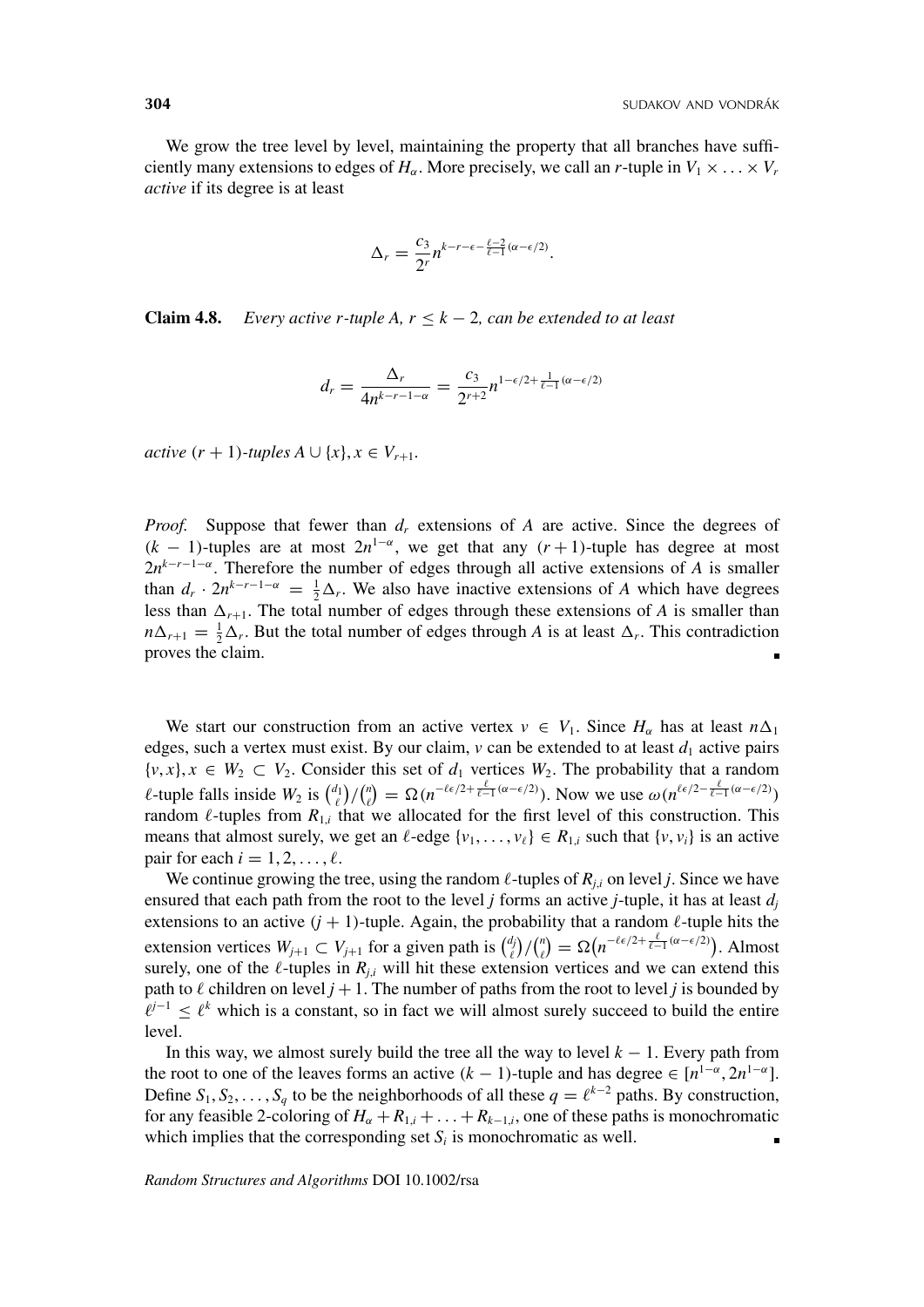**Lemma 4.9.** *Let k,*  $\ell \geq 3$  *and let H<sub>α</sub> be a k-uniform k-partite hypergraph where the degree of every vertex is at most n*<sup>k−1−2( $e^{-1/2}$ ), the degree of every (k−1)-tuple in V<sub>1</sub> × V<sub>2</sub> × . . . × V<sub>k−1</sub></sup> *is either zero or is in the interval*  $[n^{1-\alpha}, 2n^{1-\alpha}]$ *, and the number of edges in*  $H_\alpha$  *is at least* 

$$
c_3 n^{k-\epsilon-\frac{\epsilon-\alpha}{\ell-1}}+c_3 n^{k-\epsilon-\frac{\ell-2}{\ell-1}(\alpha-\epsilon/2)}
$$

.

Let R be a set of  $\omega(n^{\ell \epsilon/2})$  random  $\ell$ -tuples. Then almost surely,  $H_{\alpha} + R$  is not 2-colorable.

*Proof.* We apply Lemma 4.7 repeatedly in  $t = c_3 \ell^{-k} n^{\frac{\ell}{\ell-1}(\alpha - \epsilon/2)}$  stages. We partition the set *R* as described before into  $\bigcup_{j=1}^{k-1} \bigcup_{i=1}^{l} R_{j,i} \cup R_k$ , where  $|R_{j,i}| = \omega(n^{\ell \epsilon/2 - \frac{\ell}{\ell-1}(\alpha - \epsilon/2)})$  and  $|R_k| = \omega(n^{\ell \epsilon/2})$ . In each stage *i*, we almost surely obtain  $q = \ell^{k-2}$  sets  $S_{i,1}, \ldots, S_{i,q}, n^{1-\alpha} \leq$  $|S_{i,j}|$  ≤ 2*n*<sup>1−α</sup> such that for any 2-coloring of the hypergraph  $H_\alpha + R_{1,i} + \ldots + R_{k-1,i}$ , one of these sets must be monochromatic. If this happens, we call such a stage "successful". After each successful stage, we remove all edges of  $H_\alpha$  incident with any of the sets  $S_{i,1}, \ldots, S_{i,q}$ . Since degrees are bounded by  $n^{k-1-\frac{\ell}{2(\ell-1)}\epsilon}$  and we repeat  $t = c_3\ell^{-k}n^{\frac{\ell}{\ell-1}(\alpha-\epsilon/2)}$  times, the total number of edges we remove is at most

$$
\sum_{i=1}^t \sum_{j=1}^q |S_{i,j}| n^{k-1-\frac{\ell}{2(\ell-1)}\epsilon} \leq tq \cdot 2n^{1-\alpha} \cdot n^{k-1-\frac{\ell}{2(\ell-1)}\epsilon} = 2c_3 \ell^{-2} n^{k-\epsilon-\frac{\epsilon-\alpha}{\ell-1}} \leq c_3 n^{k-\epsilon-\frac{\epsilon-\alpha}{\ell-1}}.
$$

In particular, before every stage we still have at least  $c_3 n^{k-\epsilon-\frac{\ell-2}{\ell-1}(\alpha-\epsilon/2)}$  edges available, so we can use Lemma 4.7. Since the expected number of stages that are not successful is  $o(t)$ , by Markov's inequality, we almost surely get at least *t*/2 successful stages. Eventually, we obtain sets  $S_{i,j}$  for  $1 \le i \le t/2$  and  $1 \le j \le q$  such that

- For  $i_1 \neq i_2$  and any  $j_1, j_2, S_{i_1, j_1} \cap S_{i_2, j_2} = \emptyset$ .
- For any *i* and any 2-coloring of  $H_{\alpha} + R_{1,i} + R_{2,i} + \ldots + R_{k-1,i}$ , there is  $j_i$  such that  $S_{i,i}$ is monochromatic.

Finally, we add once again a collection  $R_k$  of  $\omega(n^{\ell \epsilon/2})$  random  $\ell$ -tuples. We do not know a priori which selection of sets  $S_{i,j}$  will be monochromatic but there is only exponential number of choices  $q^{t/2} = e^{O(t)}$ . For any specific choice of sets to be monochromatic, Lemma 3.2 says that the probability that after adding  $\omega(n^{\ell \epsilon/2})$  random  $\ell$ -tuples, there is a feasible 2-coloring keeping these sets monochromatic, is  $e^{-\omega(t)}$ . By the union bound, the probability that there exists a proper 2-coloring of  $H_\alpha + \bigcup_{i,j} R_{i,i} + R_k$  is at most  $q^{t/2} e^{-\omega(t)} = o(1)$ .

This completes the proof of Theorem 1.1, as outlined at the beginning of Section 4.

#### **ACKNOWLEDGMENTS**

The first author would like to thank Michael Krivelevich for helpful and stimulating discussions. We also thank both referees for helpful remarks. In particular, these remarks helped us notice a mistake in the original proof of Lemma 4.2.